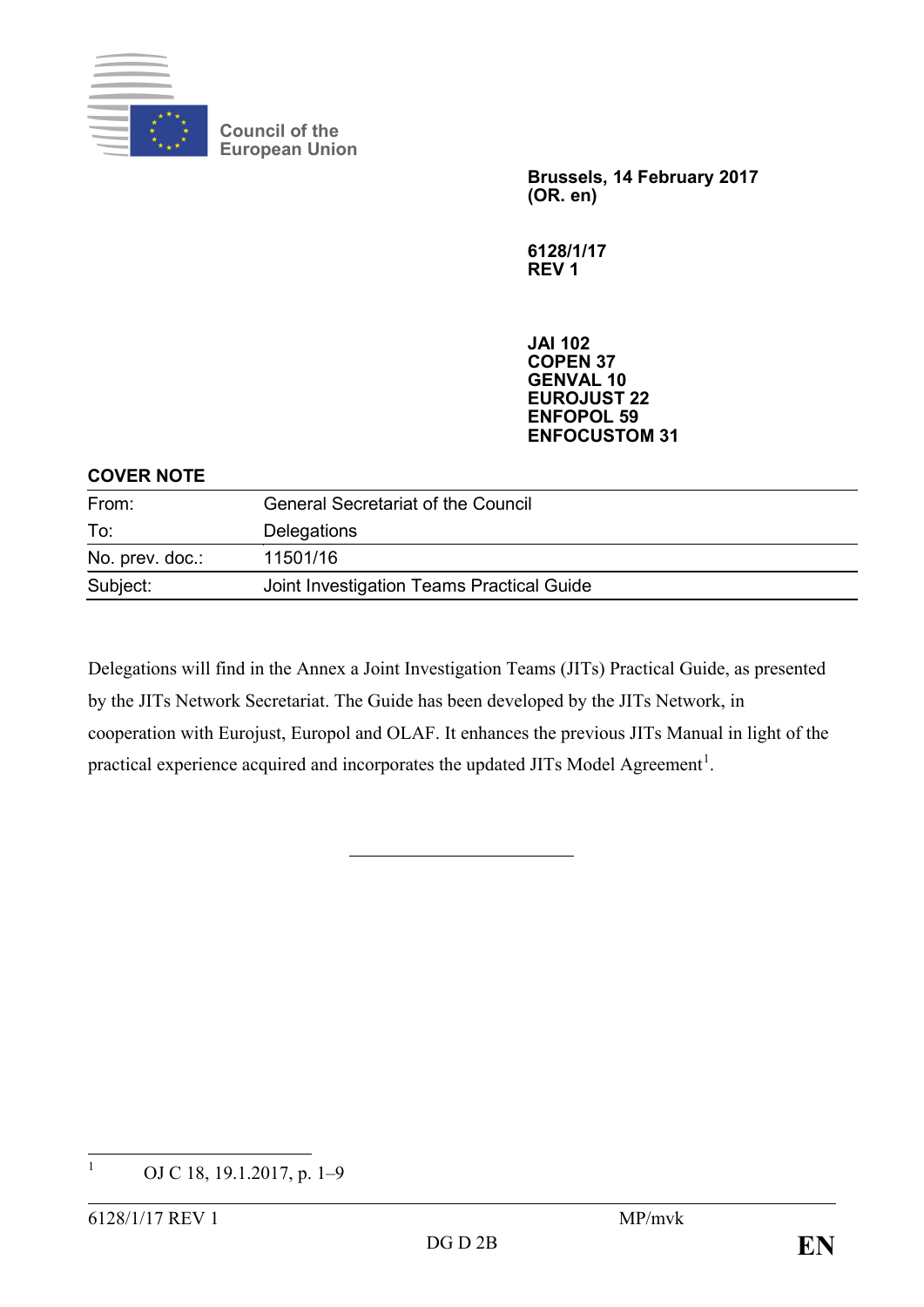**ANNEX**



The Network of National Experts on Joint Investigation Teams

# **JOINT INVESTIGATION TEAMS Practical Guide**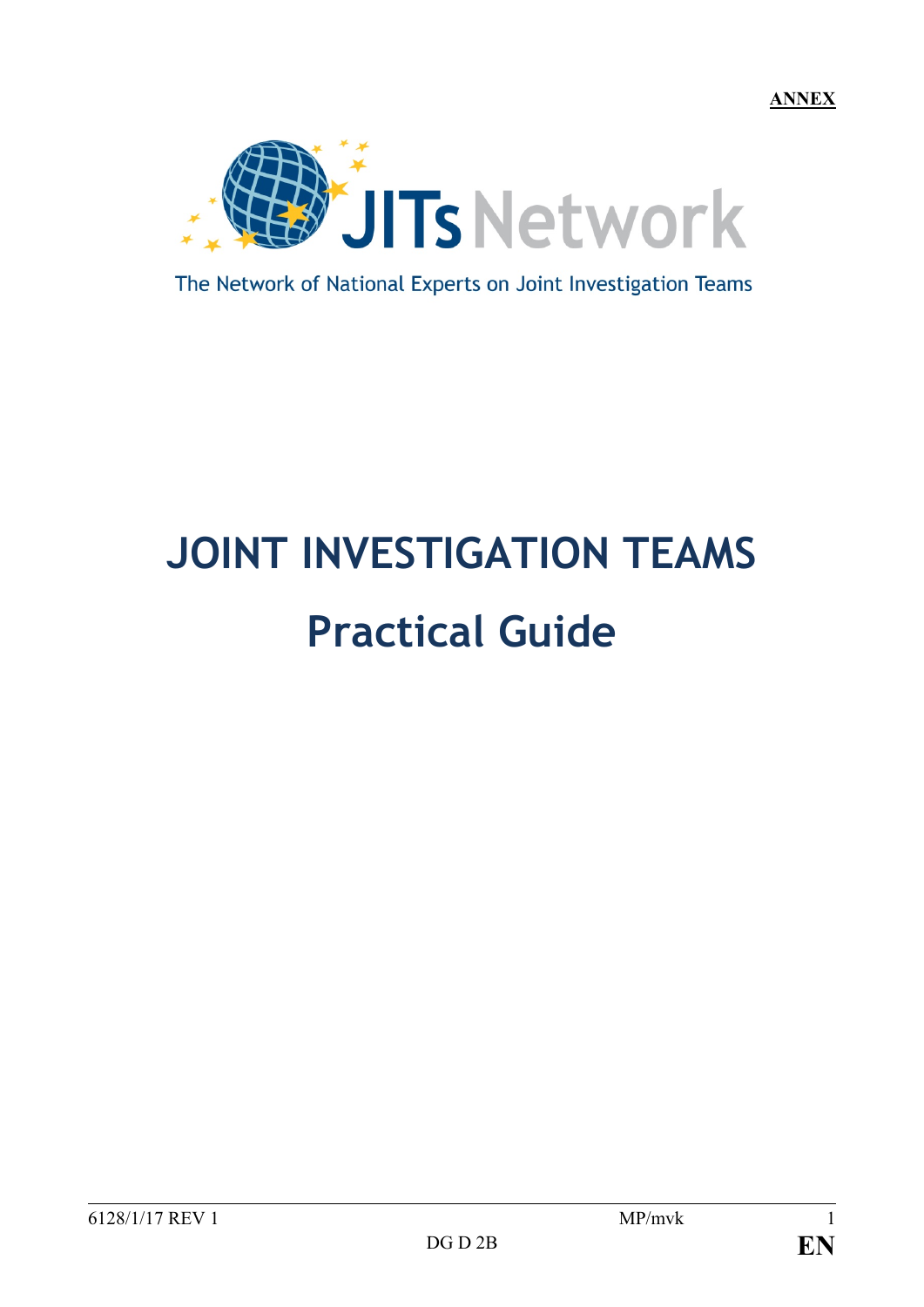## **Table of Contents**

| 3.3                                                                                                          |  |
|--------------------------------------------------------------------------------------------------------------|--|
|                                                                                                              |  |
|                                                                                                              |  |
|                                                                                                              |  |
|                                                                                                              |  |
|                                                                                                              |  |
|                                                                                                              |  |
|                                                                                                              |  |
|                                                                                                              |  |
|                                                                                                              |  |
|                                                                                                              |  |
|                                                                                                              |  |
|                                                                                                              |  |
|                                                                                                              |  |
| 5. Is involvement of Eurojust or Europol in a JIT mandatory? What is required to be eligible for EU funding? |  |
|                                                                                                              |  |
| 6. Should domestic investigations be ongoing in all States concerned for the establishment of a JIT? 14      |  |
|                                                                                                              |  |
| 9. Can persons other than law enforcement or judicial authorities be involved in JIT operations? 16          |  |
| 10. How are information and evidence exchanged within a JIT? How is this exchange reflected in national      |  |
|                                                                                                              |  |
| 11. How can information and evidence collected prior to the setting-up of the JIT be exchanged? 17           |  |
| 17. Under which conditions is the evidence collected by a JIT admissible before national courts? 17          |  |
| 13. How to clarify disclosure requirements stemming from national legislations of the JIT partners?  18      |  |
|                                                                                                              |  |
|                                                                                                              |  |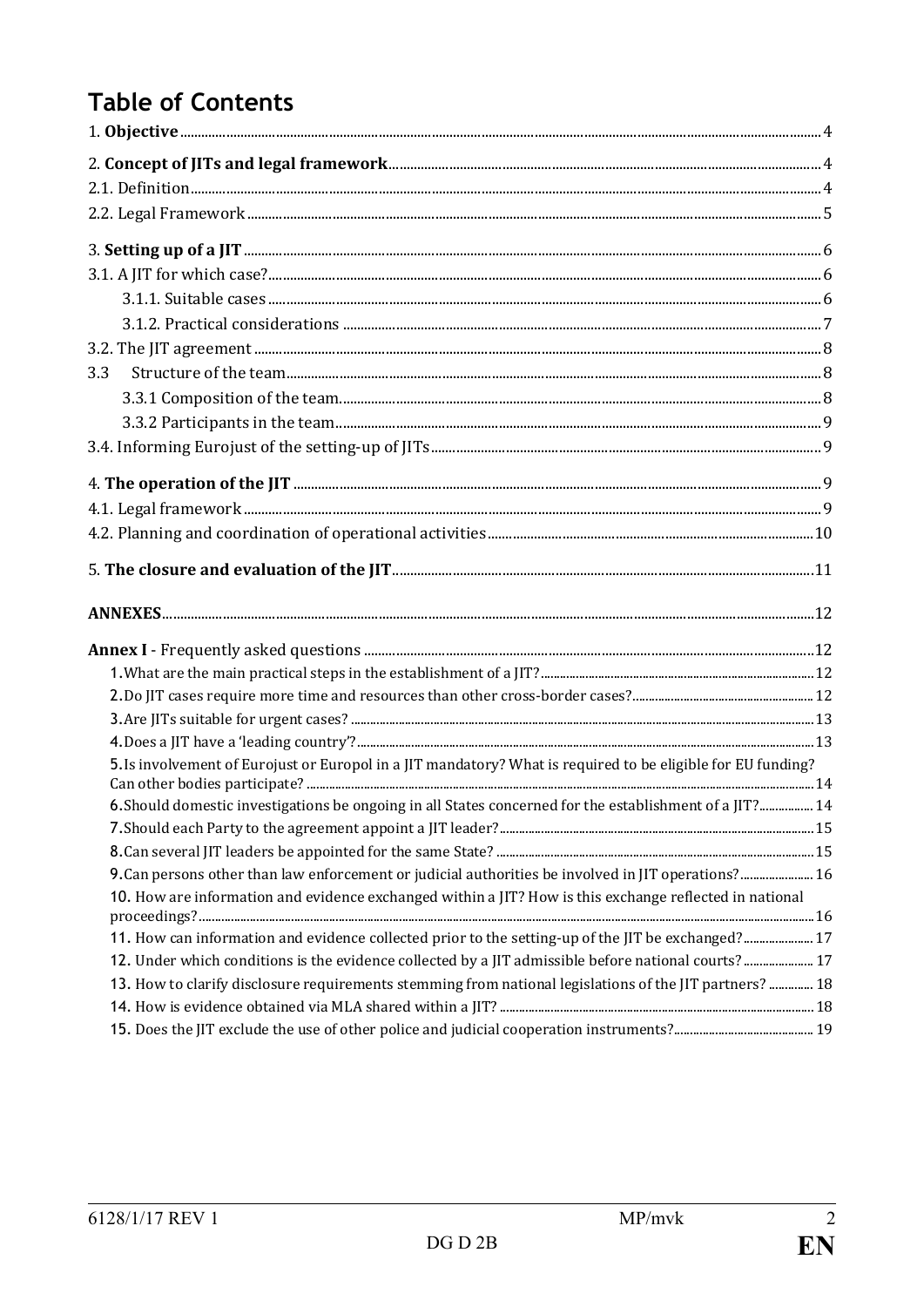| $\begin{minipage}[c]{0.9\linewidth} \textbf{1.} \textbf{ Eurojust} \textbf{} \textbf{} \textbf{} \textbf{} \textbf{} \textbf{} \textbf{} \textbf{} \textbf{} \textbf{} \textbf{} \textbf{} \textbf{} \textbf{} \textbf{} \textbf{} \textbf{} \textbf{} \textbf{} \textbf{} \textbf{} \textbf{} \textbf{} \textbf{} \textbf{} \textbf{} \textbf{} \textbf{} \textbf{} \textbf{} \textbf{} \textbf{$ |  |
|----------------------------------------------------------------------------------------------------------------------------------------------------------------------------------------------------------------------------------------------------------------------------------------------------------------------------------------------------------------------------------------------------|--|
|                                                                                                                                                                                                                                                                                                                                                                                                    |  |
|                                                                                                                                                                                                                                                                                                                                                                                                    |  |
|                                                                                                                                                                                                                                                                                                                                                                                                    |  |
|                                                                                                                                                                                                                                                                                                                                                                                                    |  |
|                                                                                                                                                                                                                                                                                                                                                                                                    |  |
|                                                                                                                                                                                                                                                                                                                                                                                                    |  |
|                                                                                                                                                                                                                                                                                                                                                                                                    |  |
|                                                                                                                                                                                                                                                                                                                                                                                                    |  |
|                                                                                                                                                                                                                                                                                                                                                                                                    |  |
|                                                                                                                                                                                                                                                                                                                                                                                                    |  |
|                                                                                                                                                                                                                                                                                                                                                                                                    |  |
|                                                                                                                                                                                                                                                                                                                                                                                                    |  |
|                                                                                                                                                                                                                                                                                                                                                                                                    |  |
|                                                                                                                                                                                                                                                                                                                                                                                                    |  |
|                                                                                                                                                                                                                                                                                                                                                                                                    |  |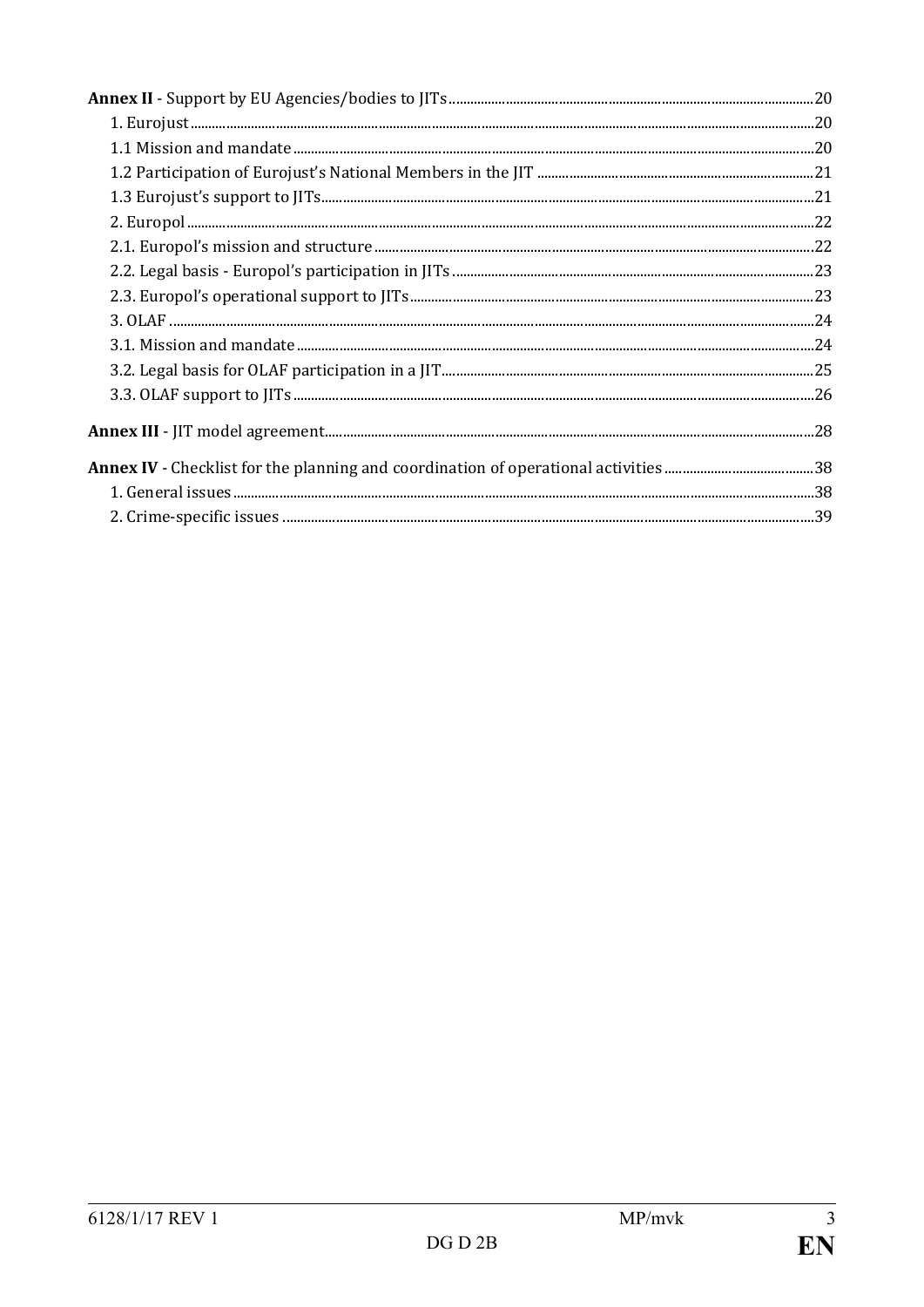## **1. Objective**

The objective of this Practical Guide is to provide information, guidance and advice to practitioners on the formation of joint investigation teams (JITs). It was developed by the JITs Network - in cooperation with Eurojust, Europol and OLAF - and enhances the previous *JITs manual* in light of the practical experience acquired.

#### *The JITs Network*

*The EU Network of National Experts on JITs (the JITS Network) was established in 2005 to promote the use of JITs by practitioners. Each Member State has appointed one or more national experts who represent both the judicial (judges, prosecutors, Ministries of Justice) and law enforcement (police officers, Ministries of Interior) dimensions of a JIT. At national level, the experts act as contact points that practitioners willing to set up a JIT can address for advice. As members of the JITs Network, they have expertise in the functioning of JITs in their Member State and have access to information concerning the practicalities of JITs with other Member States. Hosted by Eurojust since 2011, the Secretariat promotes, supports and stimulates the activities of the JITs Network.*

*Should you need to contact your JIT National Expert(s), please check available domestic channels (intranets, etc.). If you cannot find the necessary information, please e-mail jitsnetworksecretariat@eurojust.europa.eu.* 

## **2. Concept of JITs and legal framework**

## **2.1. Definition**

A joint investigation team is an international cooperation tool based on an agreement between competent authorities - both judicial (judges, prosecutors, investigative judges…) and law enforcement - of two or more States, established for a limited duration and for a specific purpose, to carry out criminal investigations in one or more of the involved States.

Compared to traditional forms of police and judicial cooperation, JITs have the following added value:

- JITs enable the direct gathering and exchange of information and evidence without the need to use traditional channels of mutual legal assistance (MLA). Information and evidence collected in accordance with the legislation of the State in which the team operates can be shared on the (sole) basis of the JIT agreement; and
- *Seconded members* of the team (i.e. those originating from a State other than the one in which the JIT operates) are entitled to be present and to take part – within the limits foreseen by national legislation and/or specified by the JIT leader – in investigative measures conducted outside their State of origin.

For these reasons, JITs constitute a very efficient and effective cooperation tool, which facilitates the coordination of investigations and prosecutions conducted in parallel across several States.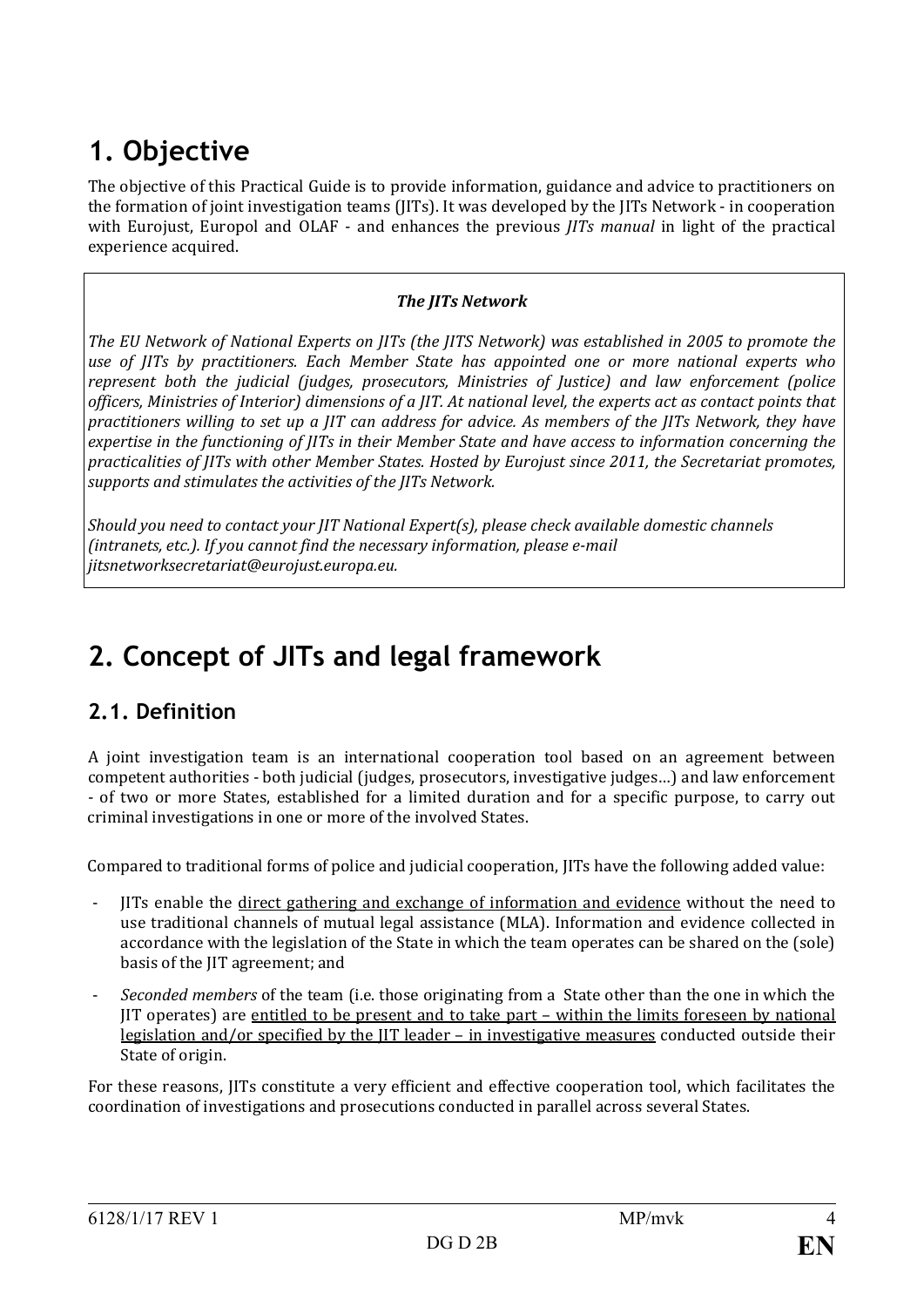## **2.2. Legal Framework**

The EU legal framework for setting up JITs between Member States can be found in Article 13 of the 2000 EU Mutual Legal Assistance Convention**[1](#page-5-0)** and the 2002 Framework Decision on JITs**[2](#page-5-1)**. To date, all Member States have implemented one or both of these legal bases.

The European investigation order cannot be used to request the setting up of a JIT[3](#page-5-2).

JITs can also be set up on the basis of other international instruments, particularly with and between competent authorities of States outside the European Union. The following instruments include a legal basis for setting up JITs:

- Agreement between the European Union and the Republic of Iceland and the Kingdom of Norway on the application of certain provisions of the Convention of 29 May 2000 on Mutual Assistance in Criminal Matters between the Member States of the European Union and the 2001 Protocol thereto**[4](#page-5-3)**;
- Article 5 of the Agreement on Mutual Legal Assistance between the European Union and the United States of America**[5](#page-5-4)**;
- Article 27 of the Police Cooperation Convention for South-East Europe (PCC-SEE)**[6](#page-5-5)**, applicable between several Member States (Austria, Bulgaria, Hungary, Romania, Slovenia) and countries of the Balkans (Albania, Bosnia and Herzegovina, fYROM, Moldova, Montenegro, Serbia);
- Article 20 of the Second Additional Protocol to the European Convention on Mutual legal Assistance**[7](#page-5-6)**;

<span id="page-5-0"></span> <sup>1</sup> Convention on Mutual Assistance in Criminal Matters between the Member States of the European Union, OJ C 197, 12.07.2000, pp. 1-23. Accessibl[e here.](http://www.eurojust.europa.eu/doclibrary/JITs/JITs%20framework/2000%20EU%20Mutual%20Legal%20Assistance%20Convention/CAonMLA-2000-05-29-EN.pdf)

<span id="page-5-1"></span><sup>2</sup> Council Framework Decision of 13 June 2002 on Joint Investigation Teams, OJ L 162, 20.06.2002, pp. 1-3. Accessible [here.](http://www.eurojust.europa.eu/doclibrary/JITs/JITs%20framework/Framework%20Decision%202002-465-JHA%20on%20JITs/CFDonJITs-2002-06-13-EN.pdf)

<span id="page-5-2"></span><sup>3</sup> Directive of the European Parliament and the Council of 3 April 2014 regarding the European Investigation Order in criminal matters, OJ L 130/1, 1.5.2014, pp.1-36. Accessibl[e here.](http://eur-lex.europa.eu/legal-content/EN/TXT/PDF/?uri=CELEX:32014L0041&from=EN)

<span id="page-5-3"></span><sup>4</sup> OJ L 26, 29.01.2004, pp. 3-9.

<span id="page-5-4"></span> $5$  OJ L 181, 19.07.2003, pp. 34-42.

<span id="page-5-5"></span><sup>6</sup> Registration with the Secretariat of the United Nations: Albania, 3 June 2009, No 46240; *see* [http://www.pccseesecretariat.si/.](http://www.pccseesecretariat.si/)

<span id="page-5-6"></span><sup>7</sup> CETS No.182; *see*<http://www.conventions.coe.int/?lg=fr> .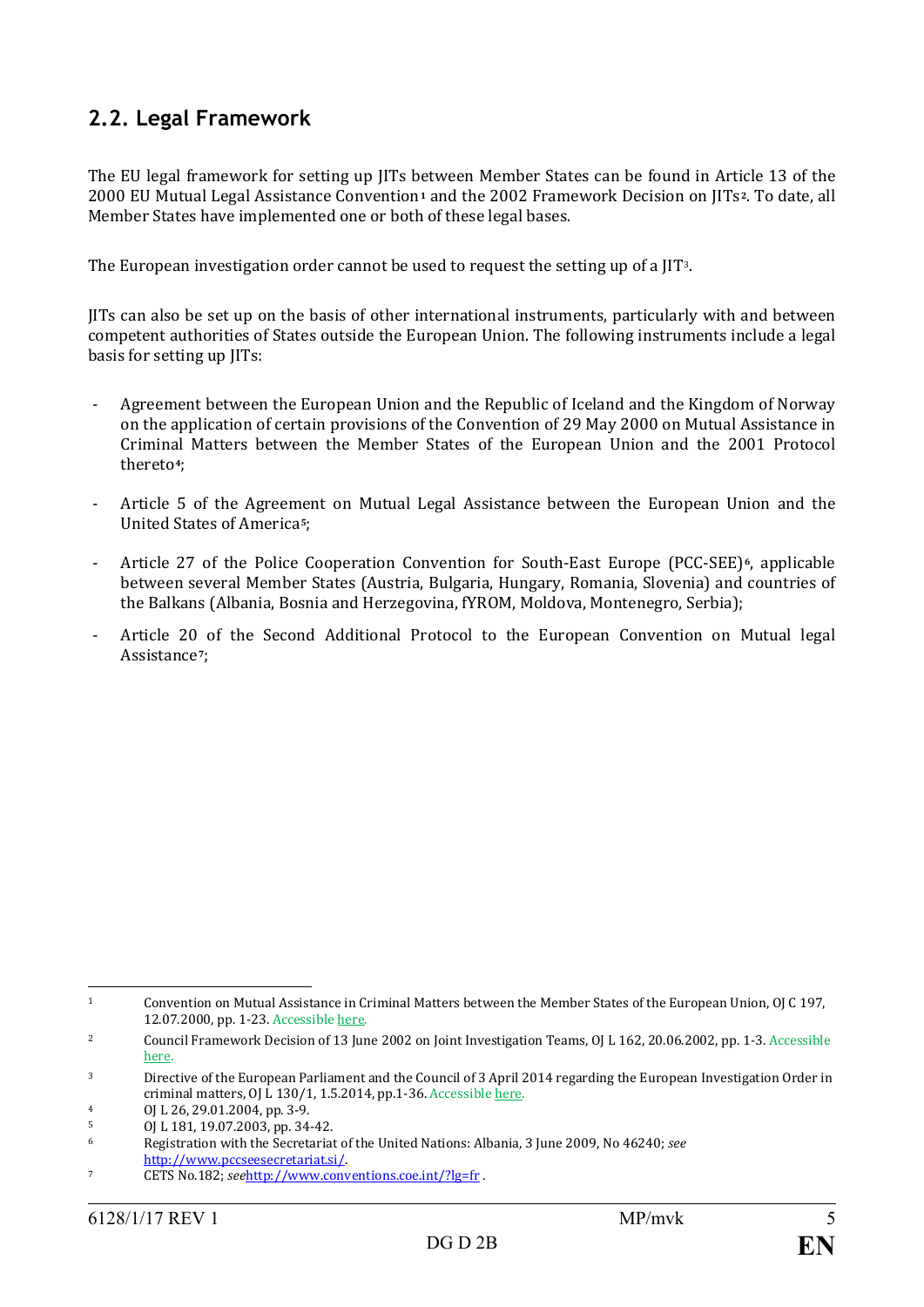- Article 9 of the United Nations Convention against Illicit Traffic in Narcotic Drugs and Psychotropic Substances**[8](#page-6-0)**;
- Article 19 of the United Nations Convention against Transnational Organised Crime (UNTOC)**[9](#page-6-1)**;
- Article 49 of the United Nations Convention against Corruption (UNCAC)**[10](#page-6-2)**;
- Bilateral agreements between the States involved.

Not all of the above instruments are applicable between the same States. Therefore, referring to several of these legal bases in the JIT agreement may be necessary in JITs involving non-EU States. Furthermore, the content of the provisions related to JITs, which may vary from one instrument to another, may justify that specific arrangements – supplementing the applicable instrument(s) – are introduced in the JIT agreement itself.

Conclusions from the 10th annual meeting of JITs experts can be consulted to get an overview of the specific challenges of JITs involving non-EU States and possible solutions.

## **3. Setting up of a JIT**

EU practitioners who wish to set up a JIT can easily avail themselves of expert advice and guidance by contacting the JITs National Expert(s) appointed in their Member States. They can also request support from Eurojust and/or Europol to assess the suitability of the case and determine the legal/practical steps to be taken to establish the  $[IT<sup>11</sup>]$ .

## **3.1. A JIT for which case?**

#### **3.1.1. Suitable cases**

EU instruments describe two particular situations in which a JIT can be established:

- *Demanding cross-border investigations:* a JIT can be set up when '*a Member State's investigations into criminal offences require difficult and demanding investigations having links with other Member States*'.
- *Connected investigations requiring coordination:* a JIT can be set up when '*a number of Member States are conducting investigations into criminal offences in which the circumstances of the case necessitate coordinated, concerted action in the Member States involved'*.

Similar provisions can be found in several of the other instruments referred to above (PCC-SEE Convention, COE Protocol).

<span id="page-6-0"></span>

<sup>8</sup> United Nations, Treaty Series, vol. 1582, p. 95; see<br>http://www.unodc.org/unodc/en/commissions/CND/conventions.html.

<span id="page-6-1"></span><sup>&</sup>lt;sup>9</sup><br>United Nations, Treaty Series, vol. 2225, p. 209; see <u>http://www.unodc.org/unodc/en/treaties/CTOC/index.html</u><br>10 United Nations, Treaty Series, vol. 2349, p. 41; see<br>http://www.unodc.org/unodc/en/treaties/CAC/index.ht

<span id="page-6-2"></span>

<span id="page-6-3"></span> $h_1$  More details concerning the operational support provided by Eurojust and Europol can be consulted in the annexes.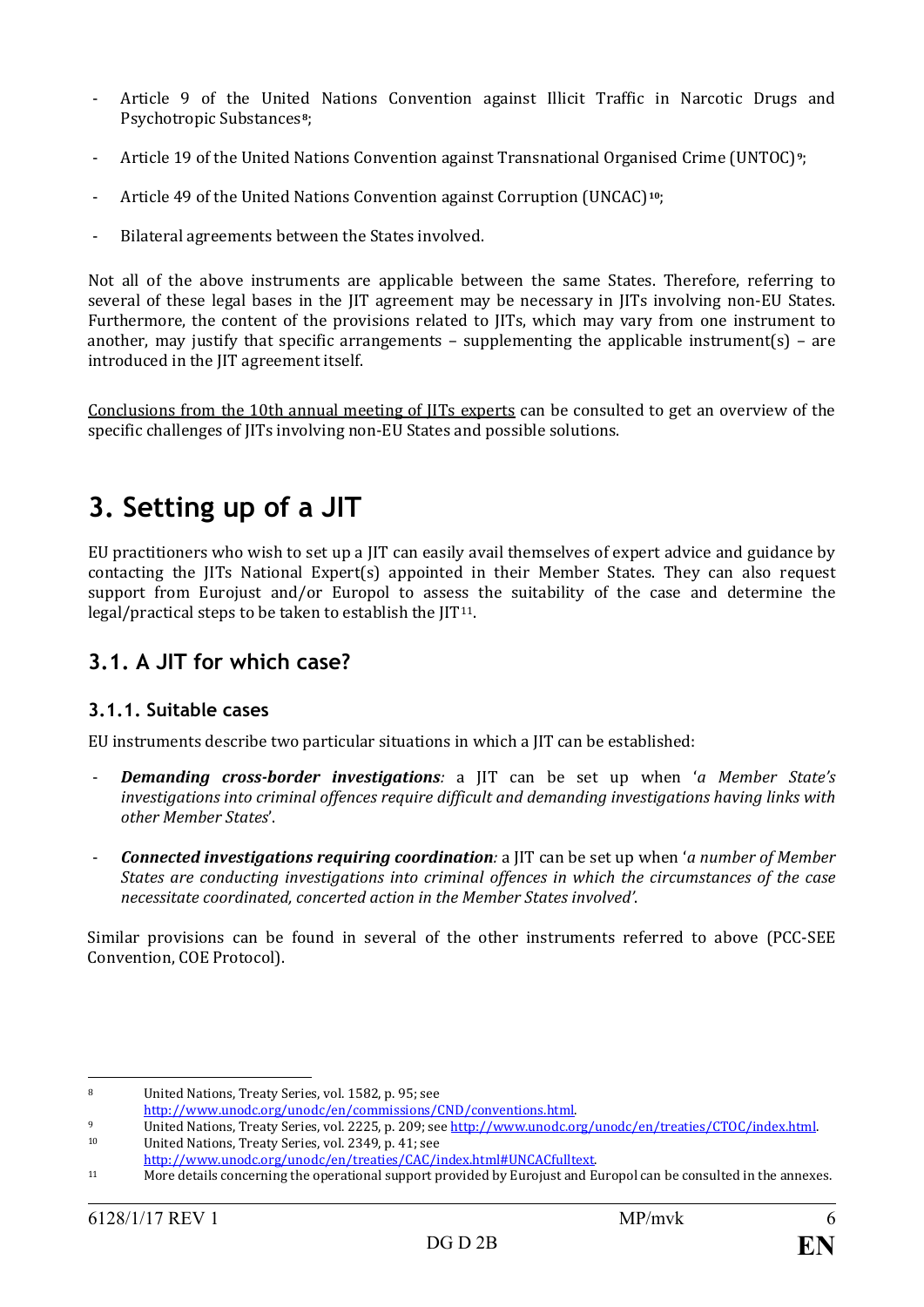### **3.1.2. Practical considerations**

Apart from legal requirements, practical considerations are taken into account in practice when assessing the need for a JIT, some of which are provided below:

- the complexity and sophistication of the criminal network/activities under investigation,
- the number and complexity of investigative measures to be carried out in the States involved, and<br>the degree of connection of the investigation between States involved
- the degree of connection of the investigation between States involved.

In the vast majority of cases for which JITs are established, parallel investigations are ongoing in the concerned States. However, investigations may not always have been opened in all concerned States when a JIT is considered (but only in one or several of them). In such situations, the first step is often to trigger the opening of domestic investigations in the other concerned States.

When already ongoing, the *respective stage of national investigations* can play a role: in particular, national authorities may be more inclined to engage in a JIT when their investigation is still at a relatively preliminary stage and when investigations carried out in other countries are at an equivalent stage.

When the case presents connections between more than two countries, their *respective level of involvement* is also taken into account: sometimes it is agreed as a first step that a JIT will not be established between all countries concerned but between the most involved ones, while the cooperation of others will be sought via MLA.

In case one or several countries would like to join the JIT at a later stage, it is always possible to amend the initial agreement.

Having this in mind, it is recommended that law enforcement and judicial authorities from the States considering the creation of a JIT meet to discuss the matter *at the earliest opportunity* before a formal proposal and agreement is made.

Eurojust and Europol can play a key role in this respect by allowing - during operational or coordination meetings – national authorities:

- to get a more complete international picture of the case,<br>- to discuss the advisability and modalities of opening par-
- to discuss the advisability and modalities of opening parallel investigations, with a view to settingup a JIT, and
- to clarify domestic requirements concerning the submission of [a](#page-7-0) formal request to set-up a JIT (which in some States constitutes a prerequisite to its setting up)12.

j

<span id="page-7-0"></span><sup>12</sup> See para.2 of Article 13 of the 2000 EU Mutual Legal Assistance Convention. In practice, the submission of a formal letter of request is rarely required. Specific information on national implementing legislation – including on this issue - can be found in the *JITs restricted area,* a web platform managed by the JITs Network Secretariat to which EU judicial and law enforcement authorities can be granted access. To request access, please e-mail [jitsnetworksecretariat@eurojust.europa.eu.](mailto:jitsnetworksecretariat@eurojust.europa.eu)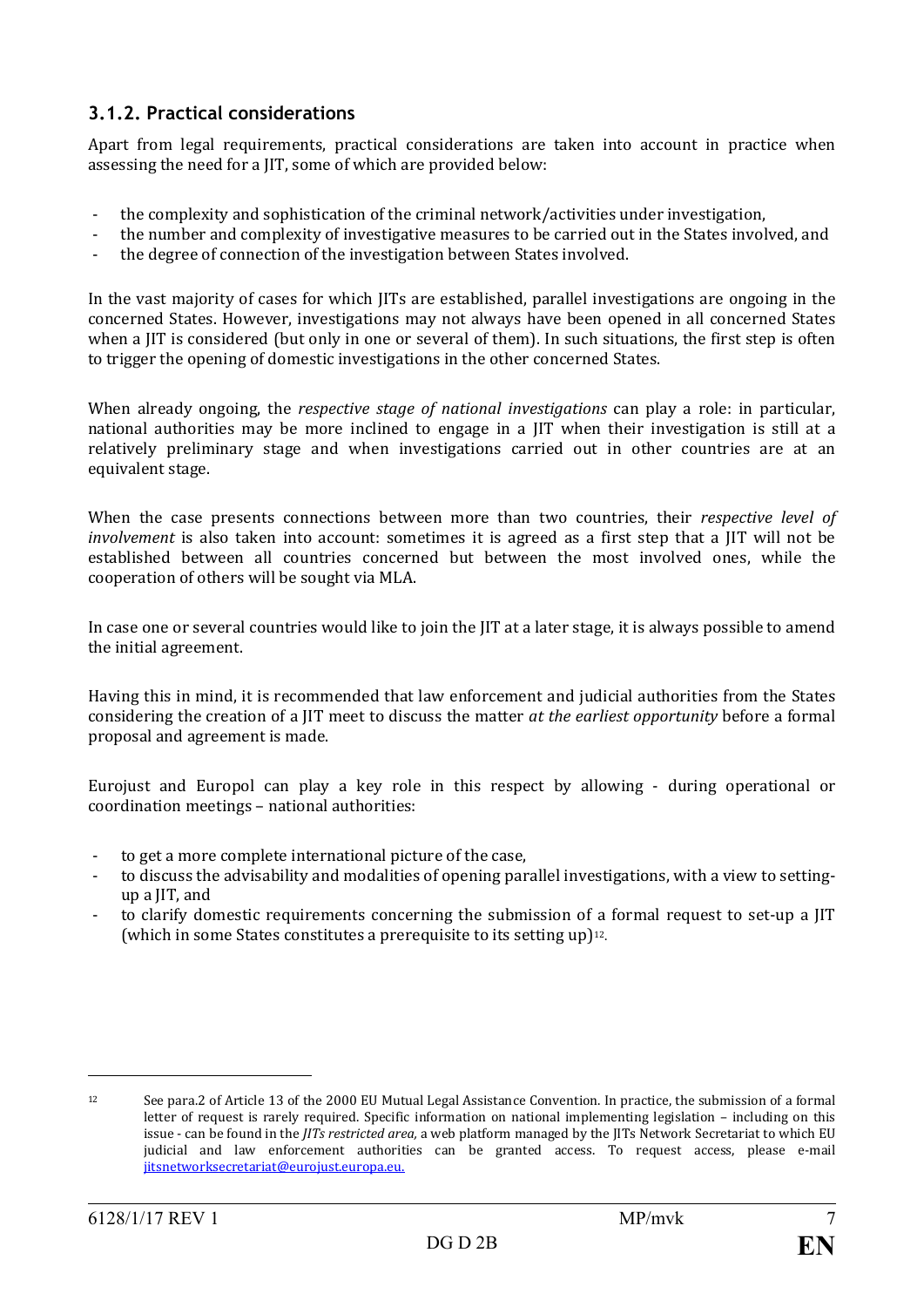## **3.2. The JIT agreement**

A model agreement<sup>[13](#page-8-0)</sup> has been developed to facilitate the setting up of JITs. This document can be downloaded, in all official languages and in editable format, on the websites of Eurojust and Europol.

The JIT model agreement represents a common *non-binding baseline* that practitioners can tailor to the specific needs of a case. Hence, standard provisions are sometimes reworded to reflect the requirements of national legislation or *ad hoc* arrangements. The model agreement also provides a useful list covering most of the points that need to be addressed for a JIT to perform its activities in a secure manner.

In practice, the EU model is used in the vast majority of JITs set up between EU Member States. Furthermore, this model has proven to be sufficiently flexible to serve as a basis for discussions with non-EU States with some adaptation to the different legal bases. Some Member States have also developed bilateral model agreements that may be helpful in anticipating issues that are likely to arise in this specific context and speed up discussions on the content of the JIT agreement.

After an agreement is reached in principle to establish a JIT, Eurojust can provide assistance in drafting the JIT agreement and discussing – via the National Members of the Member States involved – clauses required to supplement or to deviate from the model agreement. A best practice in this respect consists of completing the model agreement in a common working language and translating it in the official languages of the Member States involved only when the partners have agreed on the content of the document.

During the lifetime of the JIT, the initial agreement can be amended by mutual agreement between the parties in the event a change in content is needed (*e.g.* changes in crimes investigated, involvement of a new party, composition of the team, purposes or extension of duration).

## **3.3 Structure of the team**

#### **3.3.1 Composition of the team**

Each party to the JIT agreement appoints the following persons:

- The IIT leader(s), in charge in particular of supervising JIT activities when the team operates on the territory of the concerned State. National legislations usually specify which authority is competent to establish a JIT (where applicable, following an authorisation mechanism) and which authority is competent to act as a IIT leader<sup>[14.](#page-8-1)</sup>
- The JIT members in most cases law enforcement authorities– who will perform the investigative measures/operational activities. When present and taking part in investigation outside of their State of origin, appointed members operate with the status of 'seconded JIT members'.

A JIT can be established between competent authorities of at least two States. In practice, it is not rare that JITs are set up between a higher numbers of partners, which may justify that specific arrangements are taken to facilitate the exchange of information and evidence.

<sup>13</sup> Council Resolution on a Model Agreement for setting up a Joint Investigation Team (JIT), OJ C 18, 19.1.2017, p. 1–9.<br>14 Specific information on pational legislation on this point can be found in the *UTs restricted gre* 

<span id="page-8-1"></span><span id="page-8-0"></span><sup>14</sup> Specific information on national legislation on this point can be found in the *JITs restricted area*.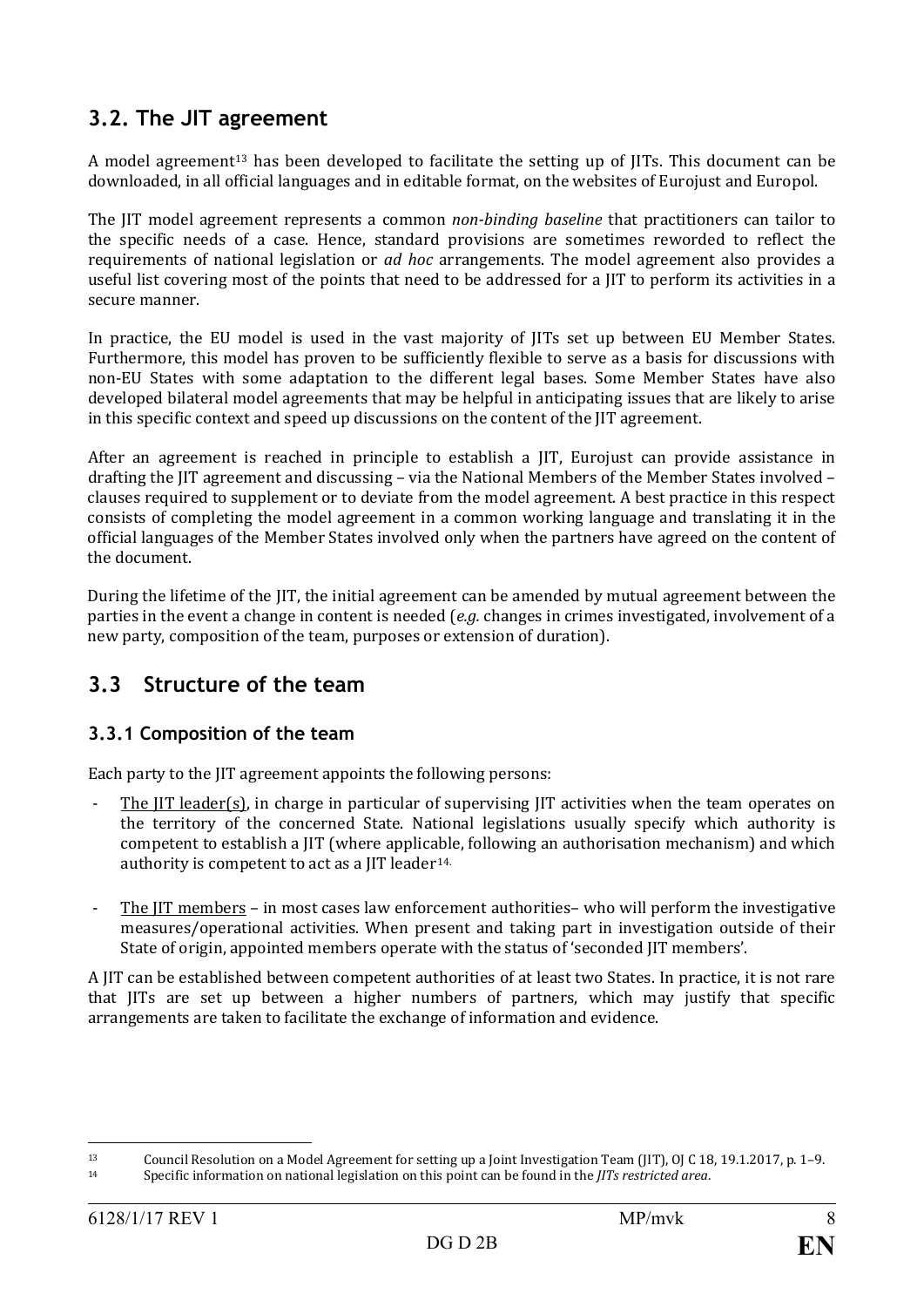### **3.3.2 Participants in the team**

Besides the parties, optional participation of "*officials of (other) bodies"* is usually set out in the applicable instruments; these include EU bodies, Eurojust National Members in accordance with Article 9f of Eurojust Decision, Europol staff in accordance with Articles 6 of Europol Decision and OLAF Staff.

Details of Eurojust's, Europol's or OLAF's participation are usually included in a dedicated appendix to the agreement, a model of which can be found in the JITs model agreement.

## **3.4. Informing Eurojust of the setting-up of JITs**

In accordance with Article 13.5 of Eurojust Decision<sup>[15](#page-9-0)</sup>, even if not involved with the status of participants, Eurojust's national member(s) of the Member State(s) involved should be informed by their competent national authorities of the setting-up of the JIT.

## **4. The operation of the JIT**

## **4.1. Legal framework**

Applicable instruments include the following principles concerning JIT operations:

- IIT activities are carried out in accordance with the legislation of the State in which it operates ('State of operation') and under the supervision of the JIT leader appointed by this State;
- Seconded members are entitled to be present during the investigation, unless the JIT leader of the State of operation decides otherwise for specific reasons;
- Seconded members can be tasked by the JIT leader to carry out investigative measures, with the consent of the State of operation and the State having seconded them;
- Seconded members are entitled to share with the team information available in the State having seconded them. Should the need arise they can request the competent authorities of this State to carry out investigations according to the conditions foreseen by their national legislation in a domestic case.

<span id="page-9-0"></span> <sup>15</sup> Council Decision 2002/187/JHA on Eurojust as amended by Council Decision 2009/426/JHA.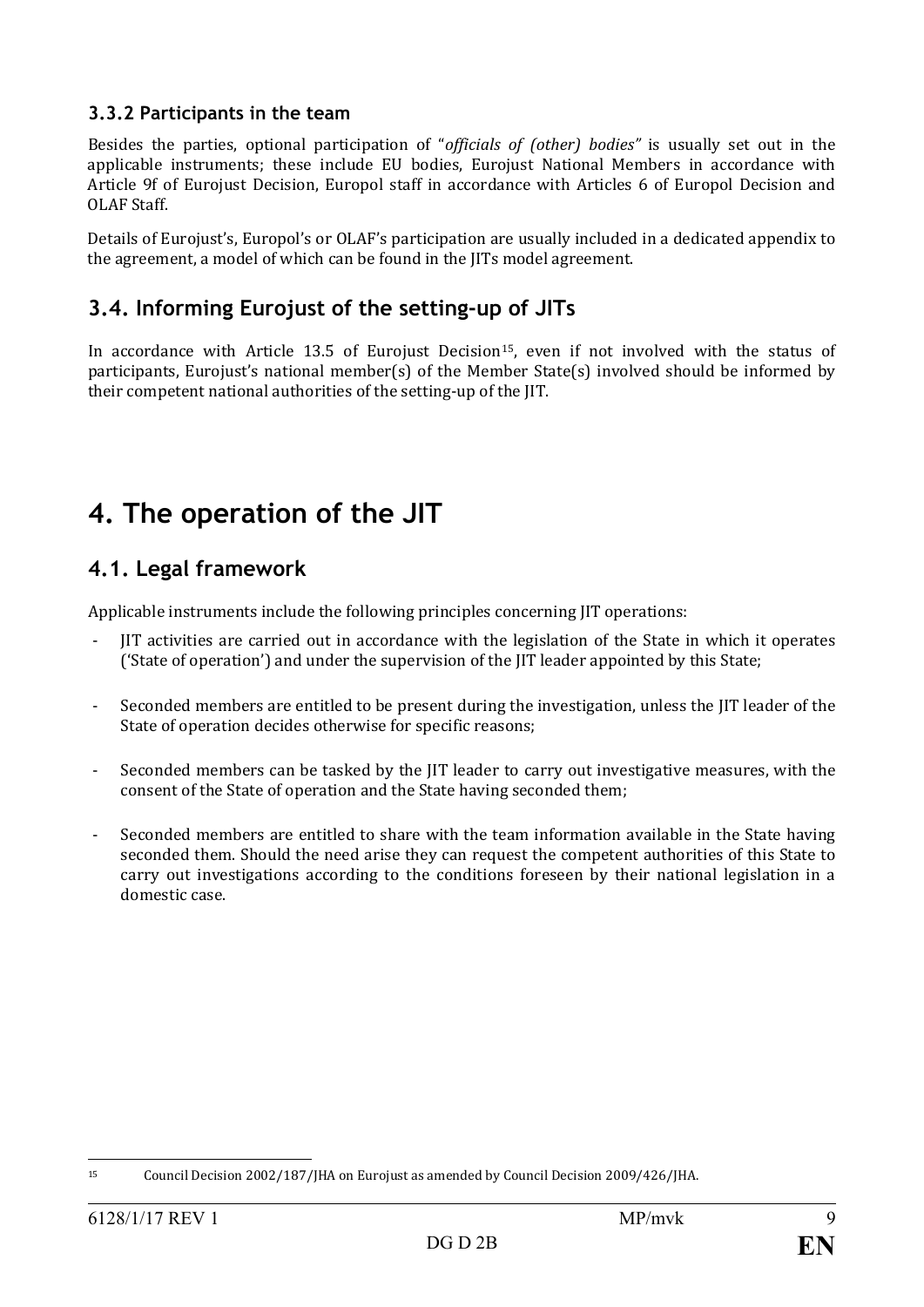Use of the information exchanged within a JIT (and that could not be obtained otherwise) is limited by a speciality rule: such information may in principle be used (only) for the purposes for which the team was set up. However, the team can agree on a more extensive use of the information, for example, in the JIT agreement**[16](#page-10-0)**.

Seconded members shall be regarded in the performance of their duties in the State of operation as officials of this State with respect to offences committed against them or by them[17](#page-10-1).

Against this background, practice reveals considerable variety in the use of JITs, thus showing the flexibility of the tool and its capacity to adapt to the specific needs of a case. In a large number of cases, for instance, investigations are carried out first in parallel by the different States involved, and evidence collected is exchanged periodically between them. In a second stage, JIT members are seconded by each State to support a coordinated operational phase.

## **4.2. Planning and coordination of operational activities**

To achieve their purposes, JITs require the effective coordination of domestic proceedings and planning of investigative/prosecutorial steps. Coordination and planning also facilitate requests for financial support, which are based on the estimated costs of planned operational activities.

For these reasons, practitioners have identified the need to address these practicalities within the team and to agree on specific arrangements. A checklist has been developed so that arrangements taken can be included in a dedicated document, if deemed appropriate (a so-called 'operational action plan').

However, in practice, a clear preference for more informal solutions has been reported. Periodic meetings –particularly those supported by Eurojust and Europol - are used as planning tools. Conclusions of the meetings reflect the arrangements made.

Whatever format is found preferable, discussion and, if possible, recording practical arrangements concerning JIT operational activities that are not already set out in the JIT agreement are recommended. For this purpose, practitioners are invited to consult Annex IV of this Practical Guide, which contains a list of issues relevant in this context.

For more information concerning the support provided by Eurojust, Europol and OLAF during the operational phase, please see also the relevant annex of this Practical Guide.

<span id="page-10-0"></span> <sup>16</sup> Article 13.10 of the EU MLA Convention also enables the exceptional use of the information exchanged within a JIT (without prior consent of the State in which the information became available) for preventing an immediate and serious threat to public security, if a criminal investigation is subsequently opened.

<span id="page-10-1"></span><sup>17</sup> See Article 15 of EU MLA Convention. Detailed rules concerning civil liability can be found in Article 16 of the same instrument.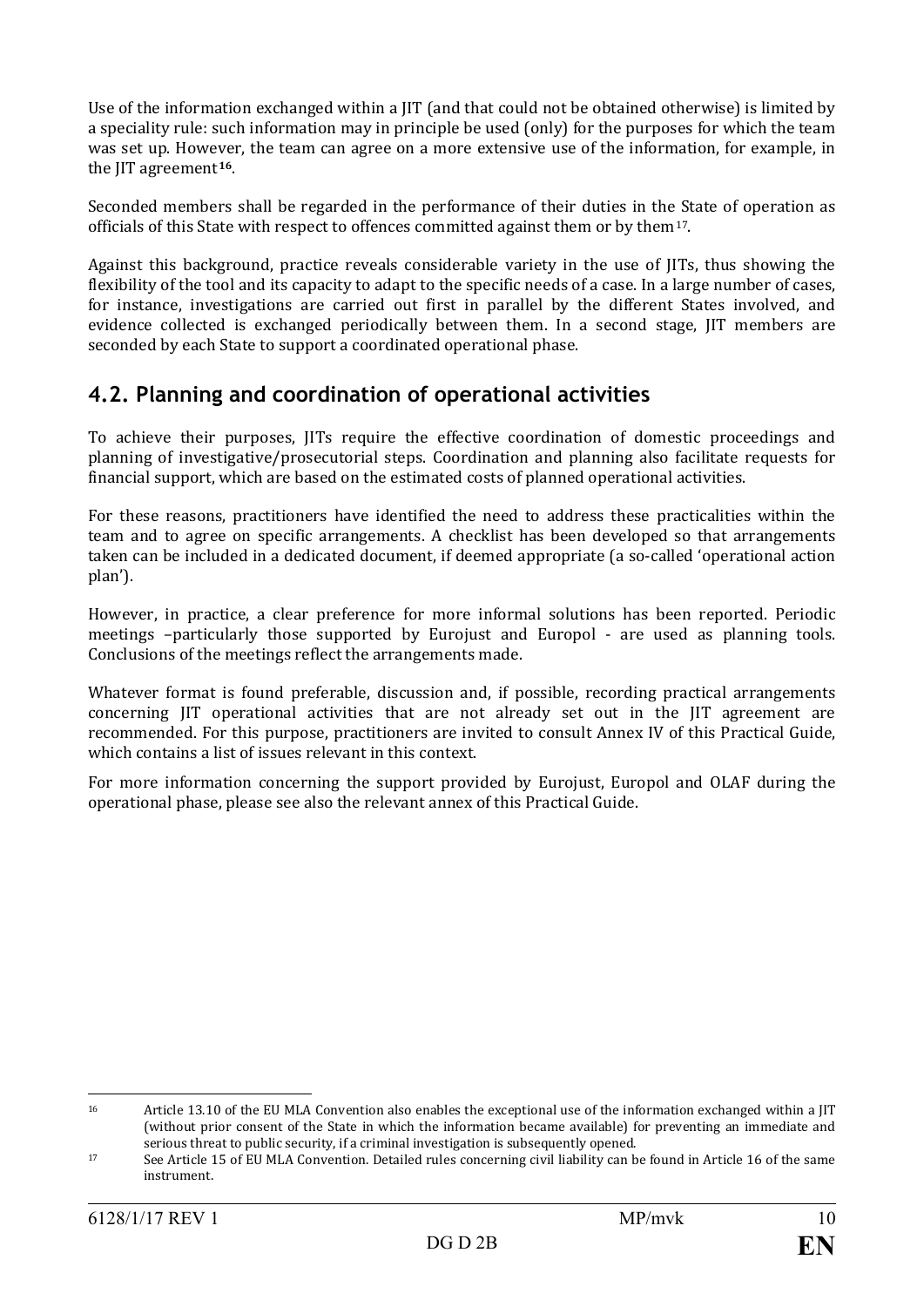## **5. The closure and evaluation of the JIT**

A JIT is set up for a limited duration that can be prolonged if needed, as agreed by the partners. Partners are recommended to consult and coordinate in due time on a possible extension to avoid discontinuity in the cooperation framework. Unilateral decisions to leave an ongoing JIT should be avoided if possible.

Special attention should be given to situations in which, due to different timeframes, the competent authorities of one State need to conclude their investigation – and therefore to put an end to their involvement in a JIT – while cooperation needs still exist from the other partners. According to the feedback received, this issue should be adequately anticipated and *ad hoc* solutions may need to be found.

At the latest before the closure of the JIT[18,](#page-11-0) settlement of jurisdiction and practical steps related thereto (e.g. review of the scope of respective proceedings, sharing and/or possible transfer of jurisdiction, etc.) may need to be considered among JIT partners, although the arrangements taken can be implemented after the closure of the JIT.

Evaluation of the JIT by the actors involved is of crucial importance to enhance knowledge and to improve the functioning of the tool. A JIT Evaluation Form has been developed to assist practitioners in this process. When the JIT is due to expire, practitioners are encouraged to jointly perform this evaluation, ideally during a dedicated meeting. Evaluation is required for JITs having received financial support from Eurojust. Detailed information and guidance on the evaluation of JITs and support that can be provided to practitioners can be found here.

<span id="page-11-0"></span><sup>&</sup>lt;sup>18</sup> The issue may need to be considered at an earlier stage, since it could impact the conduct of the investigation and the operational phase (e.g. execution of European arrest warrants).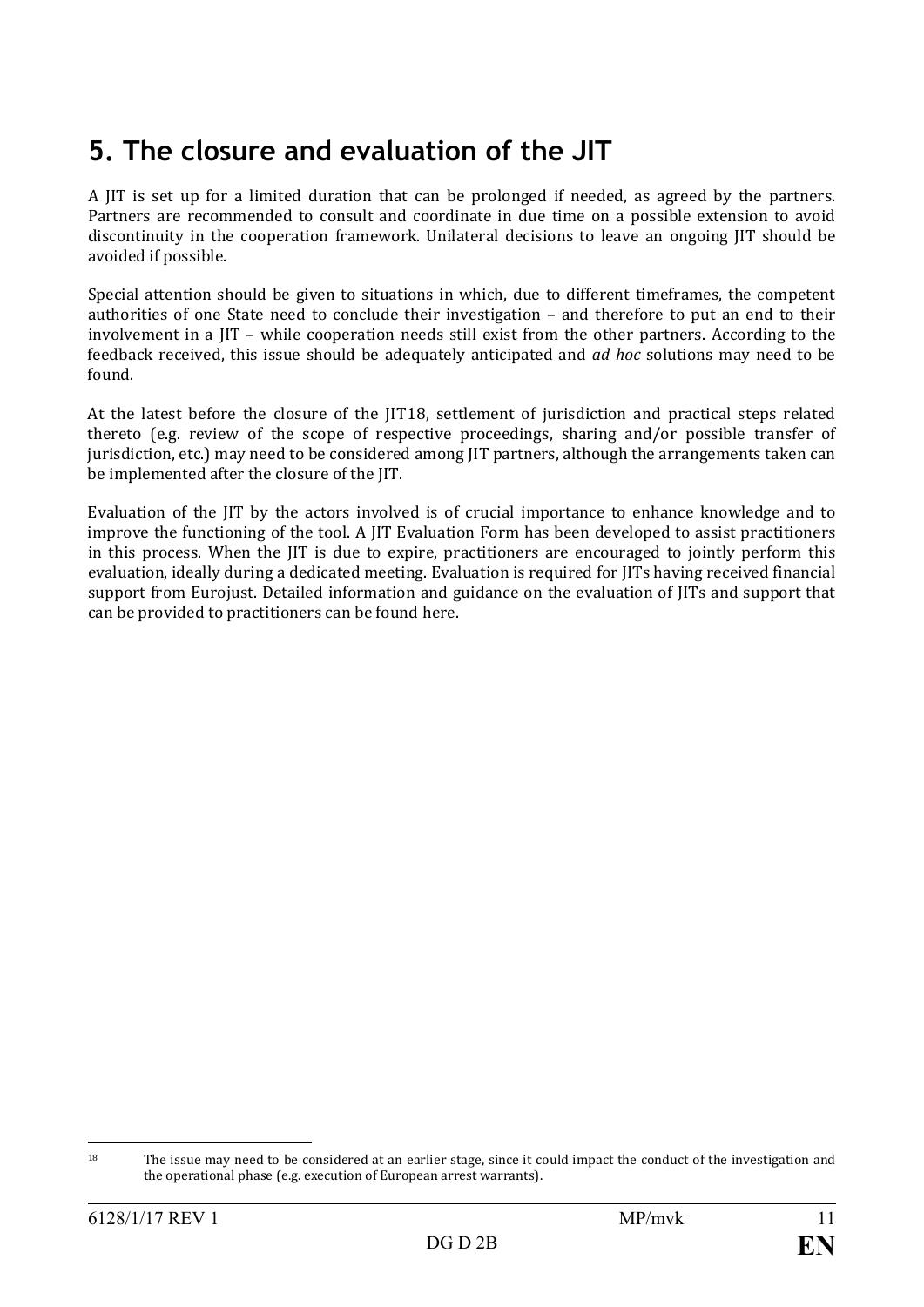## **ANNEXES**

## **Annex I - Frequently asked questions**

## **1. What are the main practical steps in the establishment of a JIT?**

A JIT requires, primarily, that competent authorities of the States concerned identify a *common purpose and interest* to establish such a cooperation framework, which presupposes that the connections of the investigation in the different States are established and verified. In most cases, this process is done by way of an exchange and analysis of information between national law enforcement authorities, with the support of Europol, if applicable.

As a second step, an agreement to establish the JIT should be reached between the competent authorities, in the States concerned, to make such a decision. Practitioners can find an overview of national rules in this respect in the *JITs restricted area.* In the majority of Member States, the decision requires the involvement of a prosecutorial or judicial authority (sometimes with the prior authorisation of a central authority). The decision may need to be (but in practice is rarely) preceded by the transmission of an official request to set-up a JIT.

When a JIT is considered the adequate cooperation option, the drafting of the agreement can be initiated, often with the support of Eurojust. Special effort and attention should be given to swiftly completing this process to avoid delaying the investigation or losing momentum. In particular, to simplify discussions, the content of the agreement should be kept concise and, to the extent possible, all unnecessary details should be omitted (e.g. detailed case summaries in the *purposes* section should be avoided).

*See also sections 3.1 and 3.2 of the Practical Guide*

### **2. Do JIT cases require more time and resources than other crossborder cases?**

JITs are used in complex cross-border investigations, which as such require a sufficient allocation of time and resources at national level. As already mentioned (see question 1 above), the drafting of the agreement should be completed as quickly as possible to avoid delaying operations.

No reports have been received of the timeframe of investigations supported by JITs having exceeded other cross-border cases, and, in this respect, the flexibility of the JIT is usually considered to bring speed to the investigation. In addition, no reports have been received that JITs would require financial or human resources in excess of those in other cross-border cases.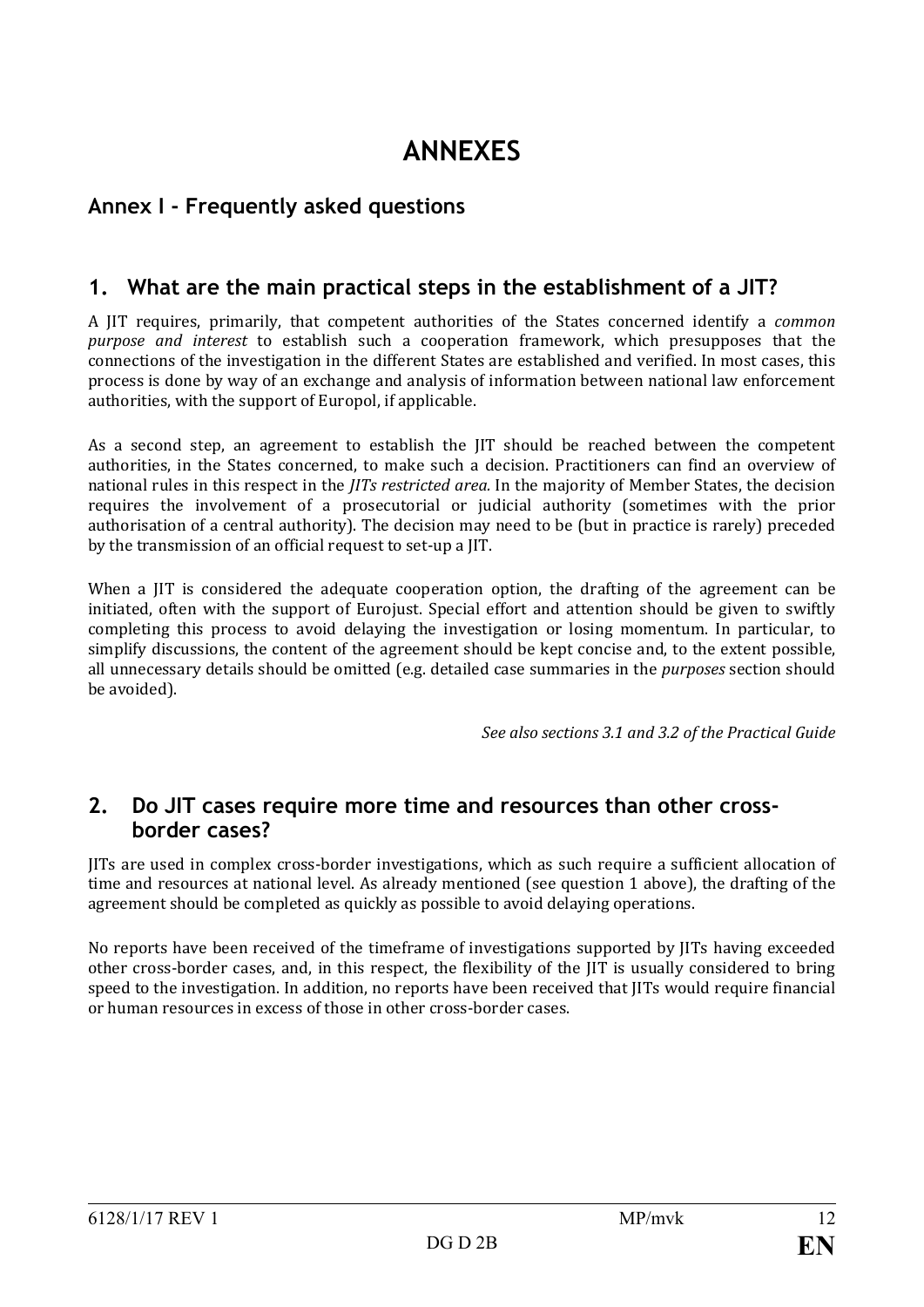Operational meetings and participation of JIT seconded members may generate additional costs (travel and accommodation), for which the support of Eurojust and Europol may be sought (see Annex II below).

*See also section 4.1 of the Practical Guide*

## **3. Are JITs suitable for urgent cases?**

Once established, JITs offer a flexible framework, enabling real-time cooperation between competent authorities and facilitating the performance of urgent operations, such as: controlled deliveries, simultaneous and coordinated operations, and investigation of major international incidents.

When urgent action is required before the JIT is established (e.g. arrests or controlled deliveries that could not be postponed), initiating cooperation via other channels (police exchange of information and/or mutual legal assistance) and considering the setting up of a JIT at a later stage are always possible options.

*See also sections 3.1, 3.2 and 4.2 of the Practical Guide* 

## **4. Does a JIT have a 'leading country'?**

The setting up and operation of a JIT derive from a mutual agreement between national authorities. Cooperation is based on equal footing, meaning that JIT cooperation does not interfere with the exercise of the powers of law enforcement and judicial authorities under national legislation.

In practice, parties may agree that one of them, e.g. the State that is most significantly affected or has the most complete view of the activities of the organised crime group, takes more of an initiative and/or *de facto* organises cooperation between national authorities. Such an arrangement may be useful to ensure appropriate coordination within the JIT, in full compliance with national authorities' prerogatives.

*See also section 3.3 of the Practical Guide*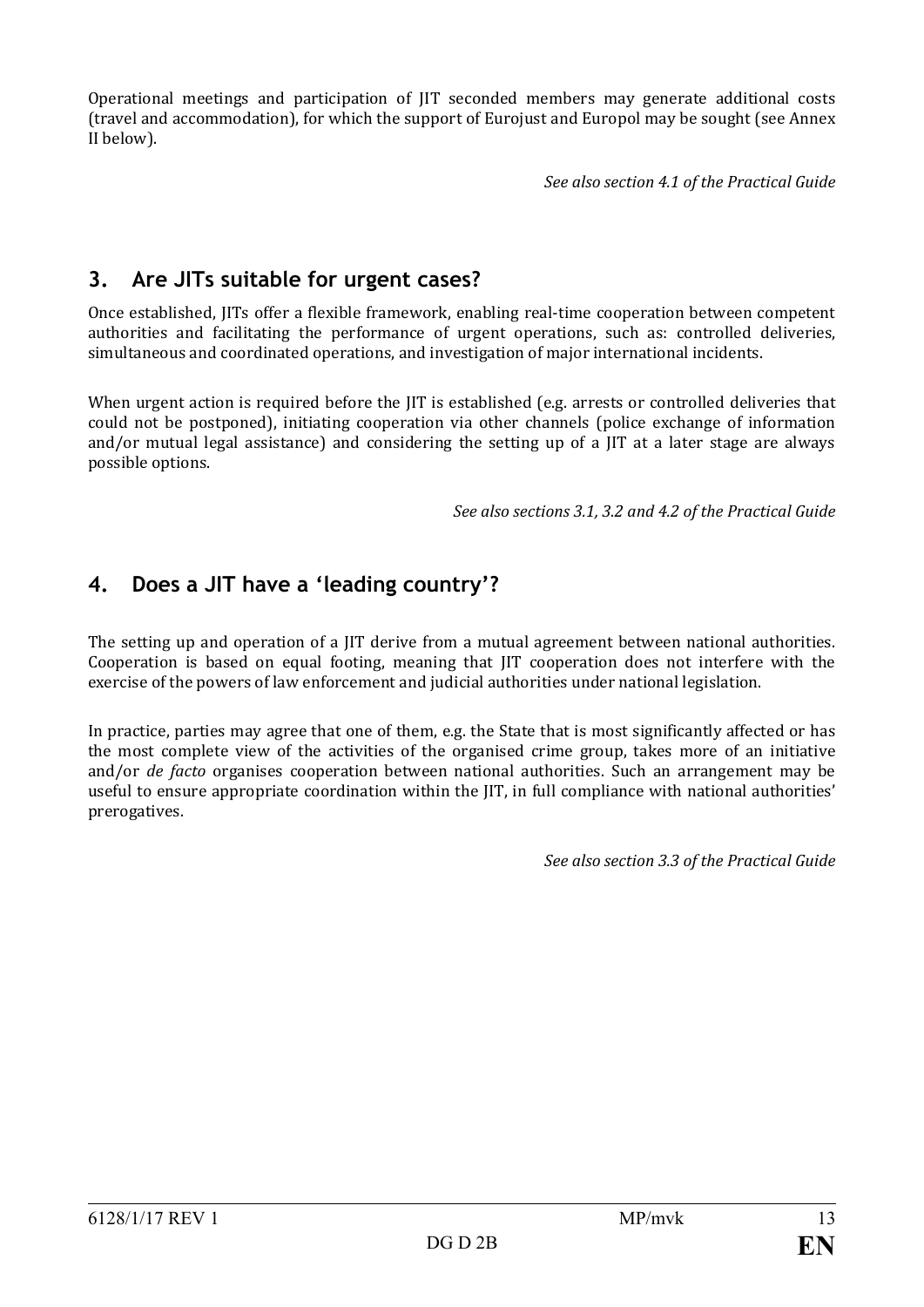## **5. Is involvement of Eurojust or Europol in a JIT mandatory? What is required to be eligible for EU funding? Can other bodies participate?**

Eurojust's and/or Europol's participation in a JIT is optional. National authorities decide whether they wish to benefit from the support they can offer (for an overview of the support provided, see Annex II). For the JIT to be eligible for Eurojust funding, Eurojust National Members of the Member State(s) concerned must be invited to participate in its activities. The fulfilment of this requirement is certified by ticking the corresponding box in the application form. Ideally, this invitation should be included in specific documentation (e.g. the annex to the JIT agreement related to the role of participants, a clause in the agreement itself or a mention included in the information supplied to Eurojust in accordance with Article 13.5 of the Eurojust Decision, etc.).

The applicable EU and international instruments also generally refer to the participation of 'other bodies' in the JIT. Apart from Eurojust and Europol, OLAF has so far been the only other body involved in a JIT.

*See also subsection 3.3.2 and section 3.4 of the Practical Guide* 

### **6. Should domestic investigations be ongoing in all States concerned for the establishment of a JIT?**

EU instruments do not explicitly require that domestic investigations are ongoing in all the States involved when a JIT is established.

In the two situations referred to in subsection 3.1.1, only one of them (*connected investigations requiring coordination*) clearly refers to the existence of parallel proceedings, whereas in the other one (*demanding cross-border investigations),* the existence of an investigation in one of the States involved seems sufficient. Furthermore, the analysis of implementing legislations shows that in some Member States, the initiation of a domestic investigation is not a prerequisite to the establishment of the JIT[19.](#page-14-0)

However, in the vast majority of cases, parallel proceedings are in place when the JIT is established.

*See also section 3.3 of the Practical Guide* 

<span id="page-14-0"></span> <sup>19</sup> Specific information on national implementing legislations – including on this issue - can be found on the *JITs restricted area.*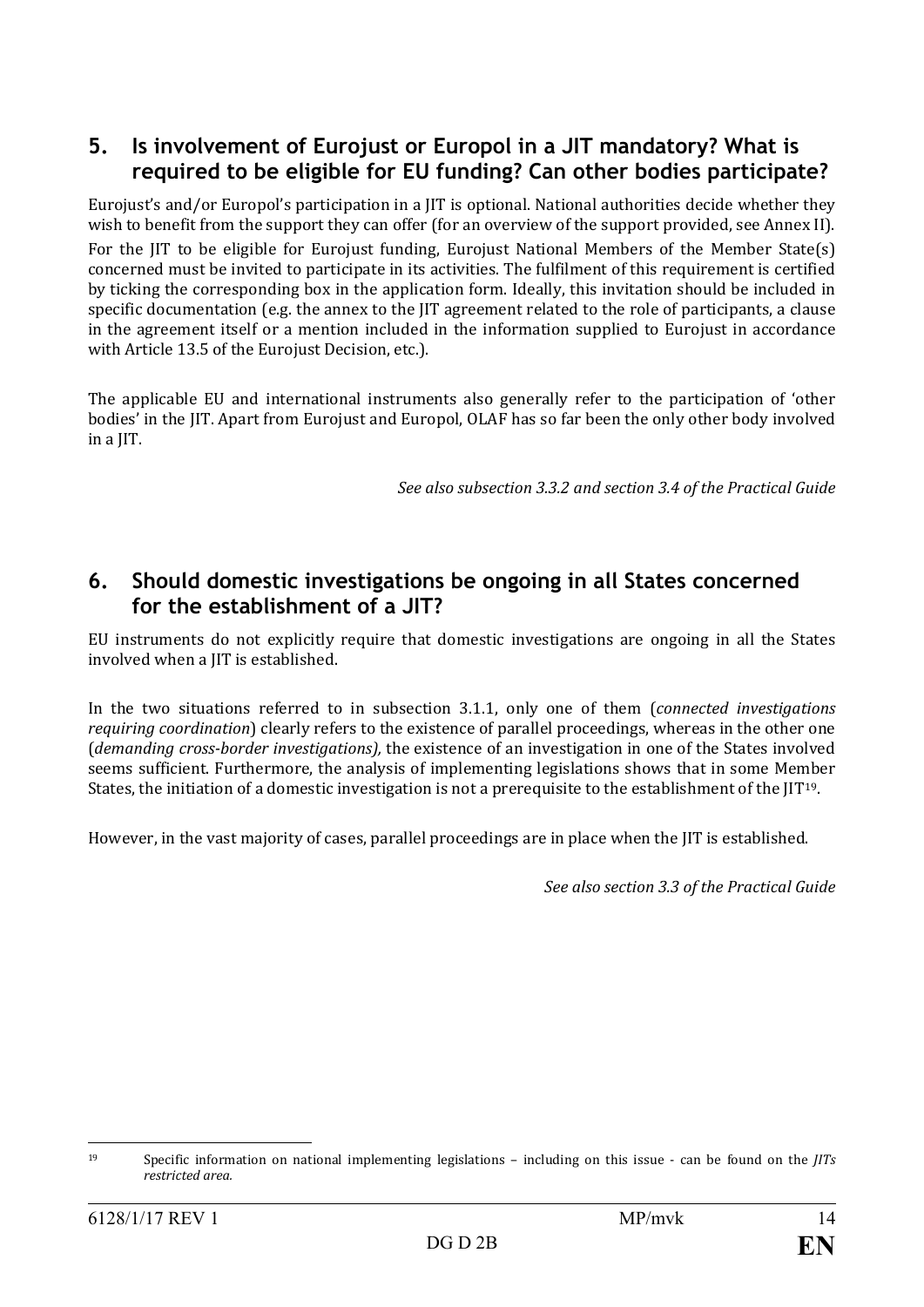## **7. Should each Party to the agreement appoint a JIT leader?**

The existing instruments on JITs do not specify if each party to the agreement must appoint one leader. They mention however that '*the leader of the team shall be a representative of the competent authority participating in criminal investigations from the Member State in which the team operates*', which may indicate that at least one JIT leader should be appointed for each of the States in which the team operates. This is indeed the practice in the vast majority of cases.

*See also subsection 3.3.1 of the Practical Guide*

## **8. Can several JIT leaders be appointed for the same State?**

The existing instruments on JITs do not specify if each party must appoint one leader only.

In practice, in Member States in which both an investigative judge and a prosecutor are involved in the same case, appointing two JIT leaders is possible.

One difficulty may arise when the offences investigated by the JIT are the subject of several connected investigations carried out within the same State by different authorities. This situation may potentially affect the efficiency of the team if the authorities in charge do not have the same views on the case. Whenever possible, coordination of (interlinked) investigations should therefore be ensured at national level prior to the establishment of the JIT, so that only one leader is appointed for each participating State concerned.

*See also subsection 3.3.1 of the Practical Guide*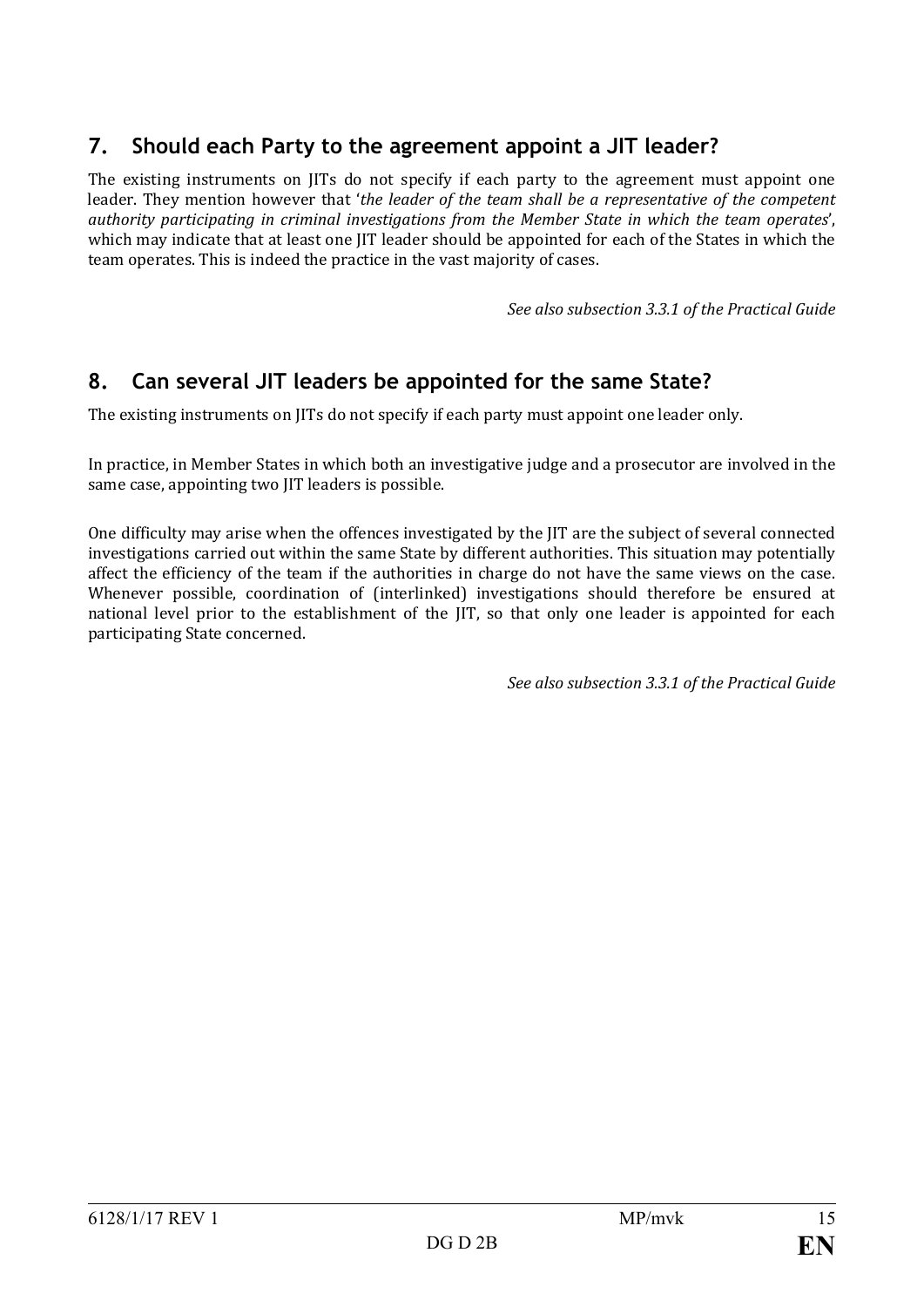### **9. Can persons other than law enforcement or judicial authorities be involved in JIT operations?**

As in other investigations, contributions from persons who are neither law enforcement nor judicial authorities may be beneficial to the outcome of the case (e.g. forensic experts or non-governmental organisations, particularly for victim support). Should this participation be envisaged, discussion of the matter between the partners when the JIT is established may be useful.

When seconded, JIT members may be entrusted by the JIT leader of the State in which the team operates to carry out investigative measures. This explains why in practice JIT members are officials having the capacity to carry out such measures in the State which has seconded them.

*See also subsection 3.3.1 of the Practical Guide* 

### **10. How are information and evidence exchanged within a JIT? How is this exchange reflected in national proceedings?**

EU and international instruments mainly regulate the *access* and *use* by JIT members of information and evidence collected by the team, not the conditions applying to the *exchange* of such information/evidence. Therefore, domestic legislation and usual practice must be followed by JIT leaders and members.

Experience shows a strong preference of practitioners for informal communication channels. In terms of data protection and security, the use of SIENA[20](#page-16-0) may be advisable, or, alternatively, Eurojust's dedicated equipment and secure e-mail made available in the framework of the JITs funding programme. Furthermore, protection of personal data should be addressed between JIT partners, taking into account the applicable EU framework[21.](#page-16-1)

*See also section 4 of the Practical Guide* 

<span id="page-16-0"></span> <sup>20</sup> Secure Information Exchange Network Application (SIENA) is a tool designed by Europol to enable swift, secure and user-friendly communication and exchange of operational and strategic crime-related information and intelligence.

<span id="page-16-1"></span><sup>21</sup> *See* Directive (EU) 2016/680 of the European Parliament and of the Council of 27 April 2016 on the protection of natural persons with regard to the processing of personal data by competent authorities for the purposes of the prevention, investigation, detection or prosecution of criminal offences or the execution of criminal penalties, and on the free movement of such data, and repealing Council Framework Decision 2008/977/JHA, OJ L 119, 4.05.2016, p. 89.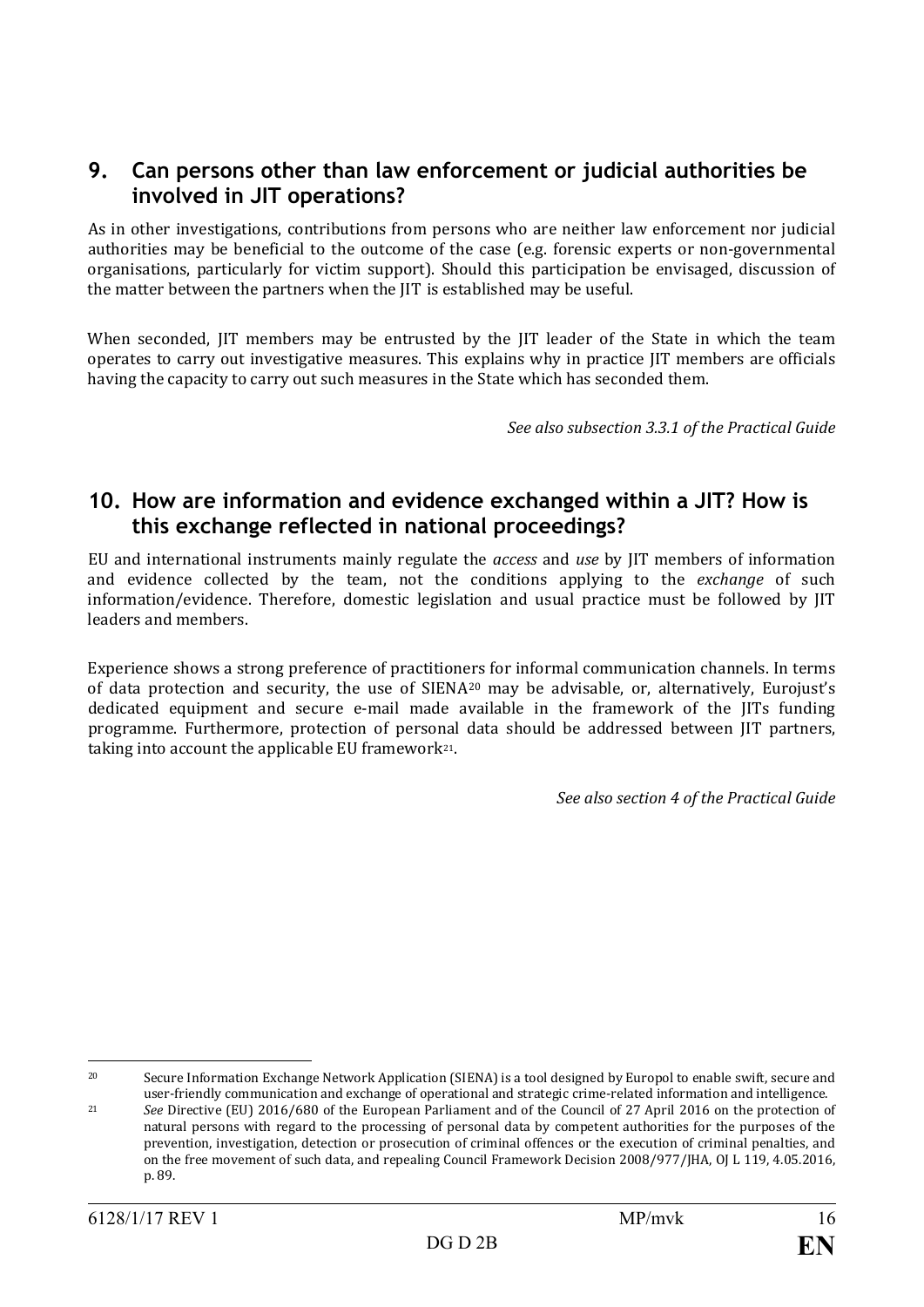## **11. How can information and evidence collected prior to the setting-up of the JIT be exchanged?**

This issue has been addressed in various ways in practice: exchange of MLA requests, spontaneous exchange of existing evidence (Article 7 of 2000 EU MLA Convention), etc. However, in most cases, to be efficient, JIT partners specify initially in the JIT agreement that this evidence will be exchanged within the framework of the JIT agreement itself.

*See also section 4 of the Practical Guide* 

### **12. Under which conditions is the evidence collected by a JIT admissible before national courts?**

Applicable instruments foresee that the team carries out its operations in accordance with the law of the State in which it operates at any particular time. Applicable instruments do not specify, however, that evidence collected by the team under these conditions are, as such, admissible before national courts of the States involved.

The matter is regulated by national legislation, an overview of which can be found by practitioners in the *JITs restricted area.* However, in practice, the admissibility of evidence collected within the JIT is rarely challenged: very often, the flexibility offered by the JIT enables – already at the time of gathering of evidence – the anticipation of possible admissibility issues and the finding of appropriate arrangements. Giving a JIT leader or member responsibility to deal with admissibility issues – as suggested in the model agreement – as well as the support of JIT experts and/or Eurojust, can be beneficial in this respect.

*See also section 4 of the Practical Guide*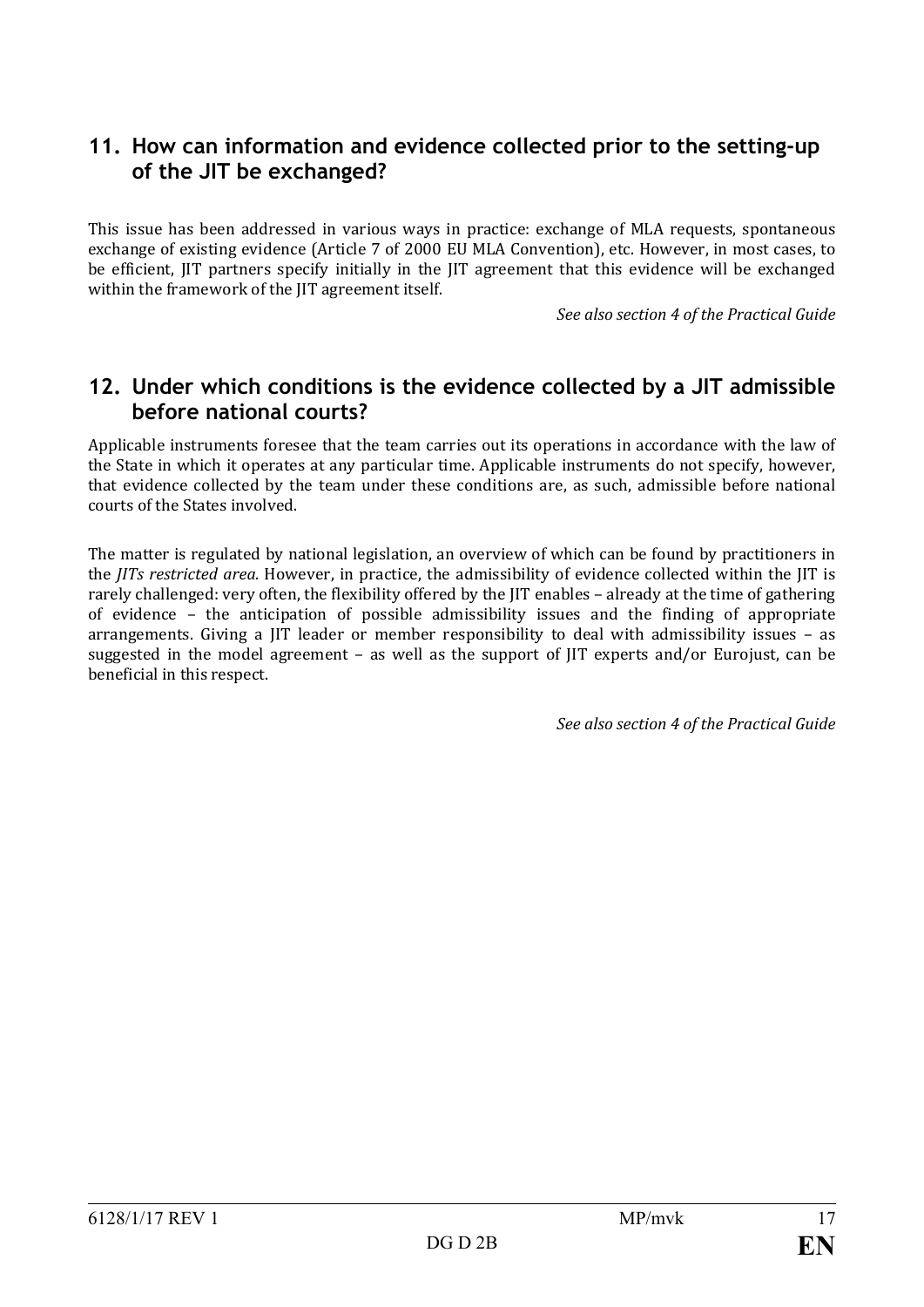### **13. How to clarify disclosure requirements stemming from national legislations of the JIT partners?**

One added value of JITs in comparison to exchange of mutual legal assistance requests is the possibility to share information directly between JIT members.

However, national legislation may vary regarding:

- the extent to which information received can (or have to) be included in the proceedings and serve as evidence in court; and

- the extent to which this information may (or have to) be disclosed to interested parties and the stage of the proceedings when such disclosure is to take place.

A lack of full awareness by the JIT partners of the applicable legal regime in the other involved States might impact negatively on the effectiveness of the investigation and/or prosecution.

To facilitate the operation of the JIT, clarifying applicable domestic rules at the setting-up stage may be advisable. Practitioners may also wish to consult the information on national legislation available in this field in the *JITs restricted area*. As is common practice, a copy or a summary of domestic legislations can also be annexed to the agreement.

*See also section 4 of the Practical Guide* 

### **14. How is evidence obtained via MLA shared within a JIT?**

As a JIT can only operate on the territory of the States that are parties to the agreement, the cooperation of other States will be sought via MLA (or, alternatively, using an instrument giving effect to the principle of mutual recognition).

In practice, since evidence collected is often of interest to all parties, parties to the JIT usually coordinate with each other, although the request is formally submitted by one of them.

To ensure that evidence collected is made available within the JIT, an advisable approach may be the insertion of a clause in the agreement clarifying that in the event of the need for an MLA request to be sent to a State not party to the JIT, the agreement of the requested State will be sought to share with the other JIT party(ies) the evidence obtained as a result of the execution of the request.

*See also section 4 of the Practical Guide*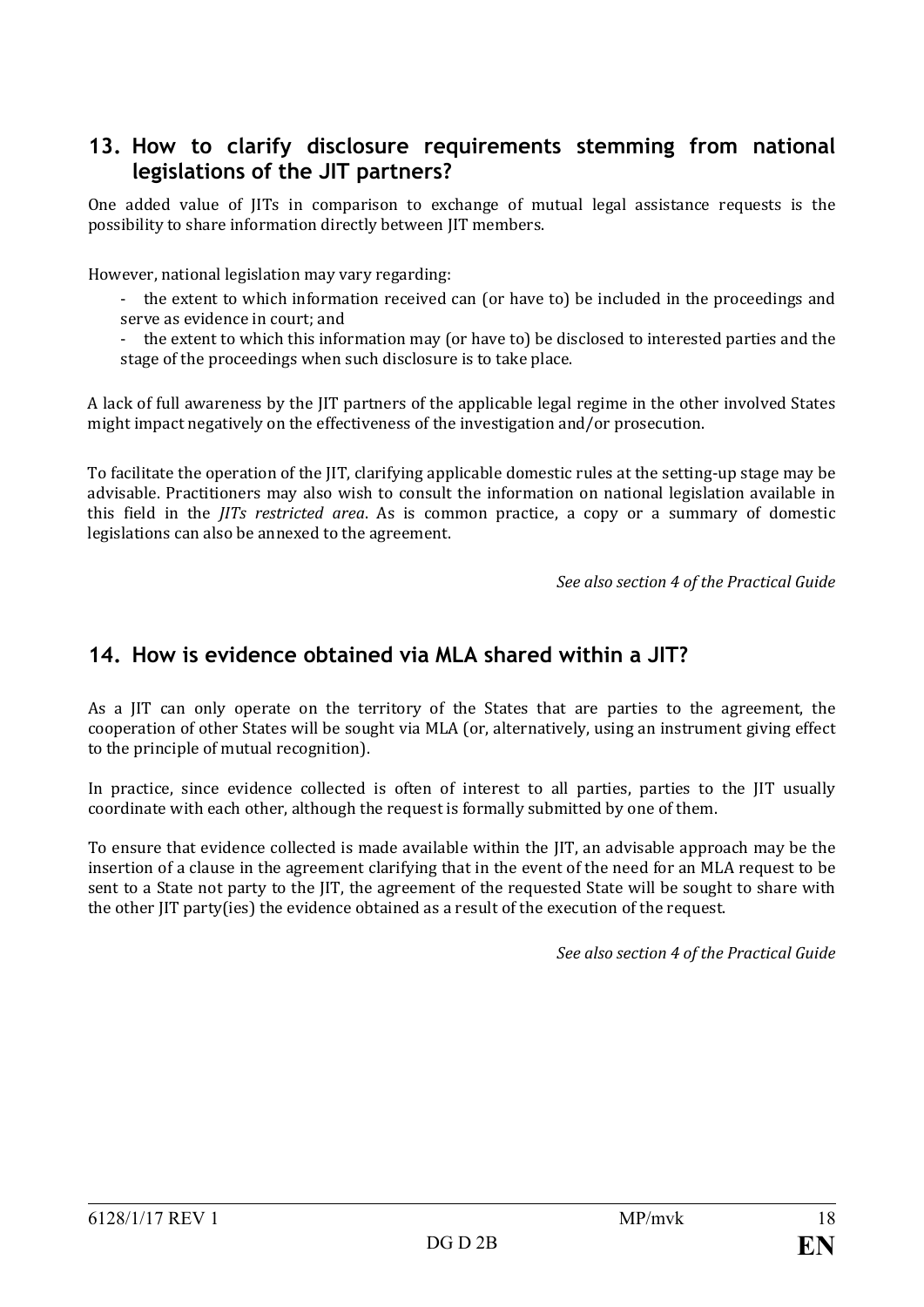## **15. Does the JIT exclude the use of other police and judicial cooperation instruments?**

JITs facilitate the gathering and exchange of information and evidence, which should in principle exclude the use between the parties of judicial cooperation instruments that have the same purpose and scope (particularly *MLA*).

As already mentioned, cooperation within a JIT is often combined with the use of MLA towards States 'outside' of the JIT. Furthermore, the setting up of a JIT does not prevent the use of instruments with a different purpose or scope (particularly the surrender of a person, as in the *European arrest warrant*).

For other cooperation or mutual recognition instruments, the existence of parallel proceedings may *de facto* limit the interest of using them, since most of the measures concerned can be carried out by each party in the framework of domestic proceedings (e.g. the execution of a freezing order). However, no unified practice is followed in this field, and in a given situation the use of other instruments – none of which explicitly excludes its application in the context of IIT – may prove to be beneficial.

*See also subsection 3.1.2 of the Practical Guide*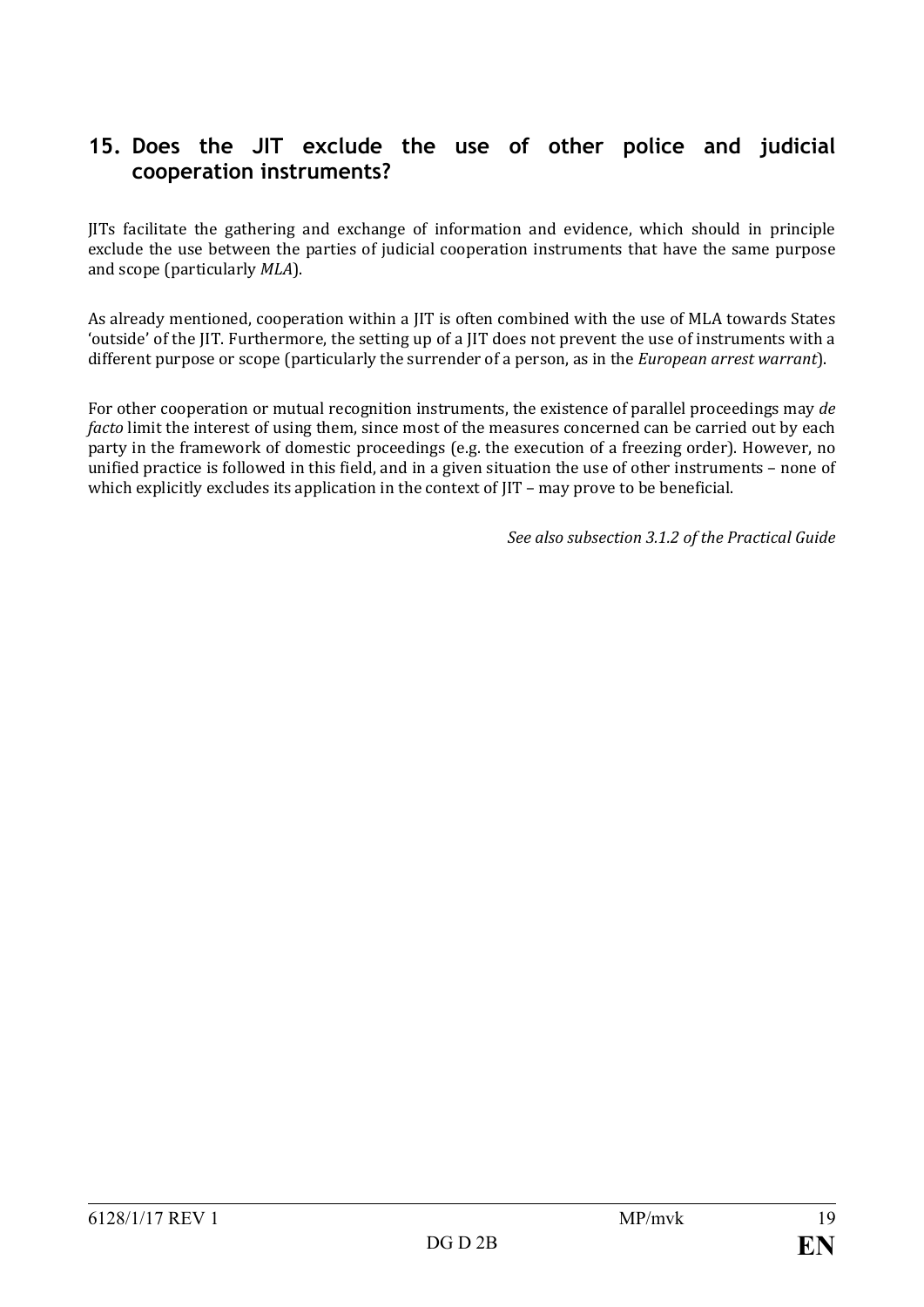## **Annex II - Support by EU Agencies/bodies to JITs**

Participation by EU agencies and bodies is specifically provided for by EU instruments on JITs and is in practice foreseen in an appendix to the JIT agreement.

In practice, the vast majority of JITs benefit from the support of the EU agencies. Furthermore, the various forms of support described below are not seen as exclusive but as complementary: feedback received from practitioners shows the added value for the investigation of an 'inter-agency' approach, in which EU agencies/bodies contribute to the JIT in a coordinated manner.

## **1. Eurojust**

## **1.1 Mission and mandate**

To fulfil their objectives, JITs require the adequate coordination of investigations and prosecutions, the facilitation of which is Eurojust's core mission.

Eurojust is the European Union's judicial cooperation unit. Its competence covers, in similar terms to Europol's mandate, the main forms of organised crime, serious crime and terrorism. For other types of offences, Eurojust may also assist in investigations and prosecutions at the request of a Member State.

Eurojust can provide support in proceedings carried out by the competent authorities of Member States. At the request of a Member State, it may also assist investigations and prosecutions concerning that particular Member State and a non-Member State, if a cooperation agreement has been concluded, or if an essential interest in providing such assistance is demonstrated.

Eurojust's specific role in JITs is reflected in its legal framework:

- *Information by Member States on established JITs* (*see also section 3.4 of the Practical Guide*)

- *Request to set up a JIT*: Eurojust, acting through its National Members or as a College, may ask the competent authorities of the Member States to set up a JIT;

- *Entitlement to participate*: National Members shall be entitled to participate in JITs, including in their setting up, concerning their own Member States;

- *Eurojust's participation and JIT funding*: National Members, or their Deputies or Assistants, shall be invited to participate in any JIT involving their Member States for which Community funding is provided.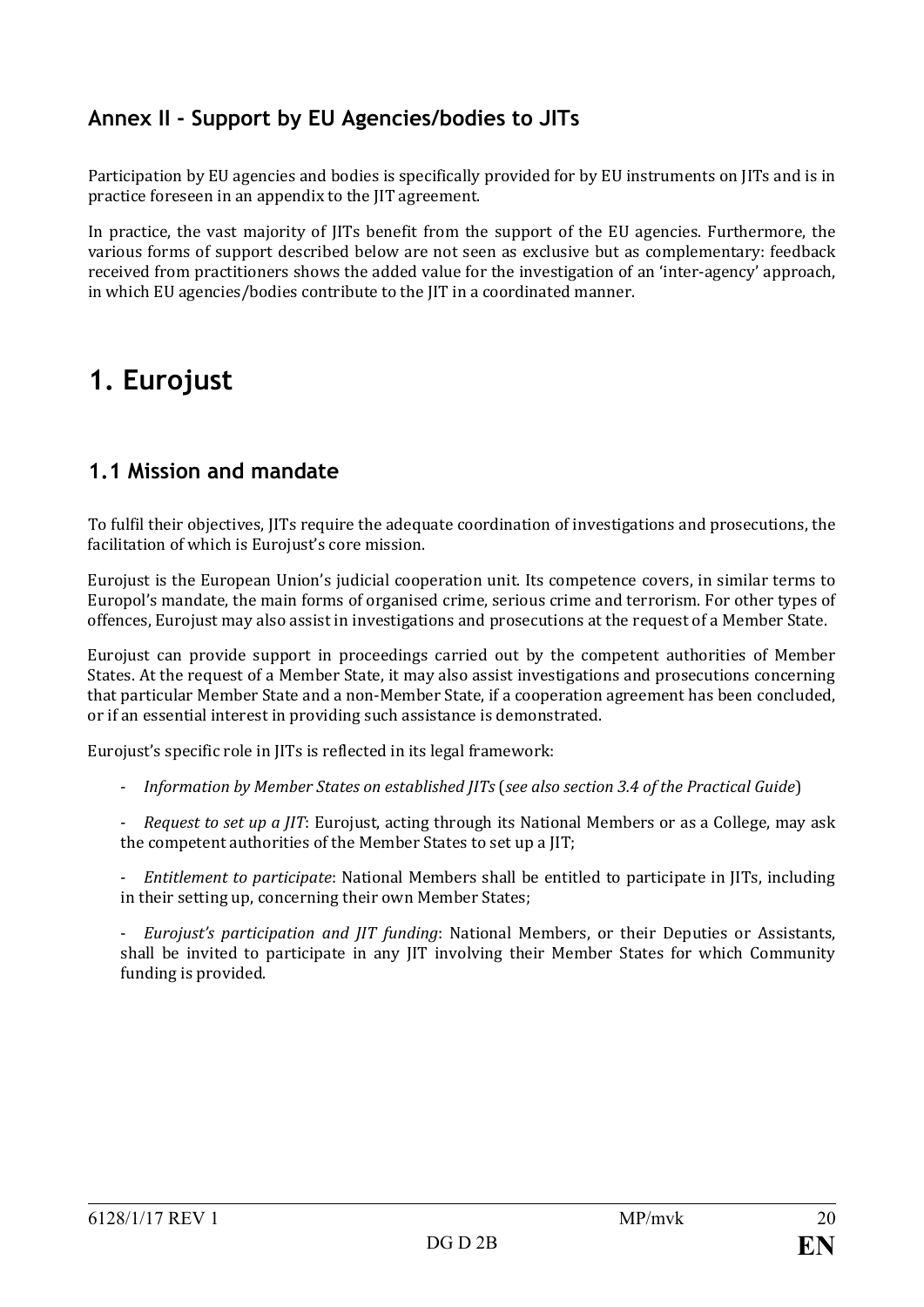## **1.2 Participation of Eurojust's National Members in the JIT**

Eurojust can provide support to a JIT on the basis of its general missions and objectives. However, in accordance with Article 9f of the Eurojust Decision, its participation is in most cases formalised to ensure clarity on the applicable framework.

Details of National Members' participation are in most cases included not in the JIT agreement itself but in a dedicated appendix, which specifies whether, in each case, they act on behalf of Eurojust or as national competent authorities.

Though Article 9f refers explicitly to National Members' participation in JITs established between EU Member States, it does not prevent National Members from participating in JITs also involving non-EU States, if permitted in accordance with their national law.

## **1.3 Eurojust's support to JITs**

• *Setting-up phase*

From the first contact with their home authorities, Eurojust's National Desks routinely assist potential JIT parties in assessing the suitability of a case for the establishment of a JIT.

Often, the need to set up a JIT appears in the course of a coordination meeting (i.e. a meeting between relevant national authorities organised and funded by Eurojust to stimulate and reach agreement on mutual cooperation and/or coordination of investigations and prosecutions). Such need may arise:

- $\triangleright$  in view of the connections identified between existing parallel proceedings, or
- $\triangleright$  when discussions trigger the initiation of investigations in the Member State(s) in which investigations have not yet commenced (in such cases, Eurojust may, e.g., facilitate the transmission of evidence enabling the receiving authority to initiate proceedings).

Once an agreement is reached on the principle to establish a JIT, Eurojust may provide assistance in drafting the JIT agreement and discussing – via the National Desks involved– its main clauses. If not discussed at an earlier stage, the signature of the JIT agreement at Eurojust offers an opportunity to discuss the first concrete steps in JIT cooperation.

• *Operational phase*

During the operational phase, Eurojust may specifically assist in relation to any practical and legal issues concerning the functioning of the JIT: such as disclosure, admissibility of evidence, involvement of seconded members, coordination between JIT partners, etc.

During the operational phase, Eurojust can deploy its coordination centre, which facilitates the realtime exchange of information during joint actions and the resolution of any related legal and practical issues.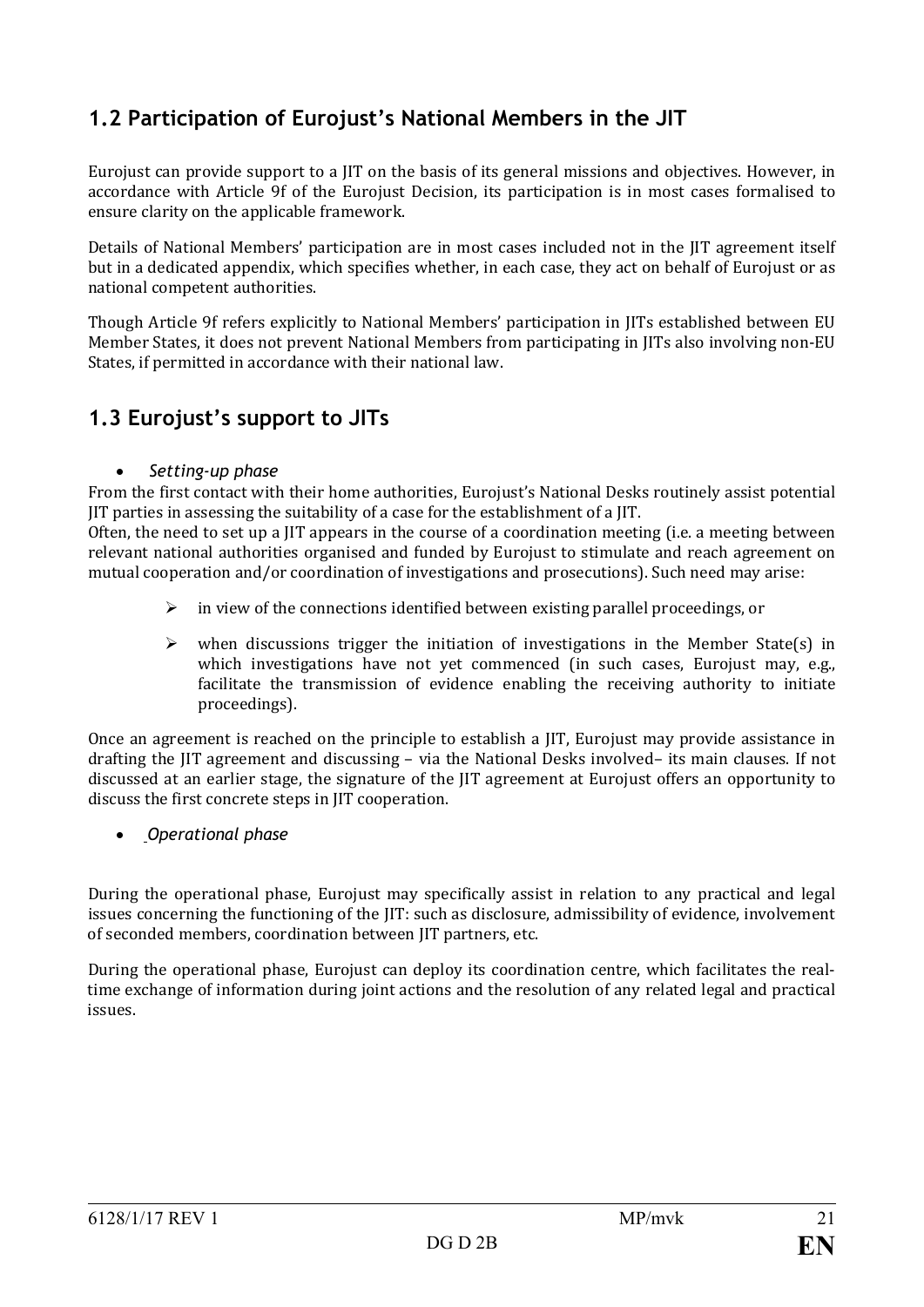As part of its operational support, Eurojust provides financing for JIT activities, including the reimbursement of:

- $\triangleright$  transport and accommodation costs (operational meetings, participation in investigative measures carried outside the State of origin);
- $\triangleright$  interpretation and translation costs; and
- $\triangleright$  transport costs for evidence and/or seized items.

Eurojust also lends laptops with secure connections, secure mobile telephones (communication costs included), mobile scanners and printers to JITs.

For more information, please consult the **IITs funding guide** published on the Eurojust website.

• *Closure of the JIT and follow-up*

If not envisaged at an earlier stage, Eurojust can also provide assistance concerning the settlement of jurisdiction and related measures. It can facilitate the evaluation of the JIT by offering a venue and assistance during evaluation meetings, or by providing videoconference facilities. JIT funding may also be used to finance evaluation meetings in the States involved.

## **2. Europol**

## **2.1. Europol's mission and structure**

Europol's competence covers organised crime, terrorism and other forms of serious crime affecting two or more Member States in such a way as to require a common approach by the Member States owing to the scale, significance and consequences of the offences.

Europol supports the law enforcement agencies of the Member States through its unique information and analysis capabilities and by providing the expertise of more than 700 staff to identify and track the most dangerous criminal and terrorist networks in the European Union.

The Member States and Europol's non-EU partners have seconded some 150 Liaison Officers (LOs) to Europol headquarters. These LOs guarantee fast and effective cooperation based on personal contact and mutual trust. They actively cooperate with Europol staff, support the analytical work conducted by Europol staff and facilitate the exchange of strategic and operational information.

LOs participate in operational meetings and coordinate/organise controlled deliveries and crossborder surveillance on a 24/7 on-call system. The Europol LOs also have an advisory role and liaise with their national experts to support the setting up of JITs.

To facilitate cooperation, Europol, since 2010, finances mission costs of experts from competent authorities in the Member States and third States to attend its operational meetings, during which, *inter alia*, the suitability of a JIT in an international case can be one of the discussion points.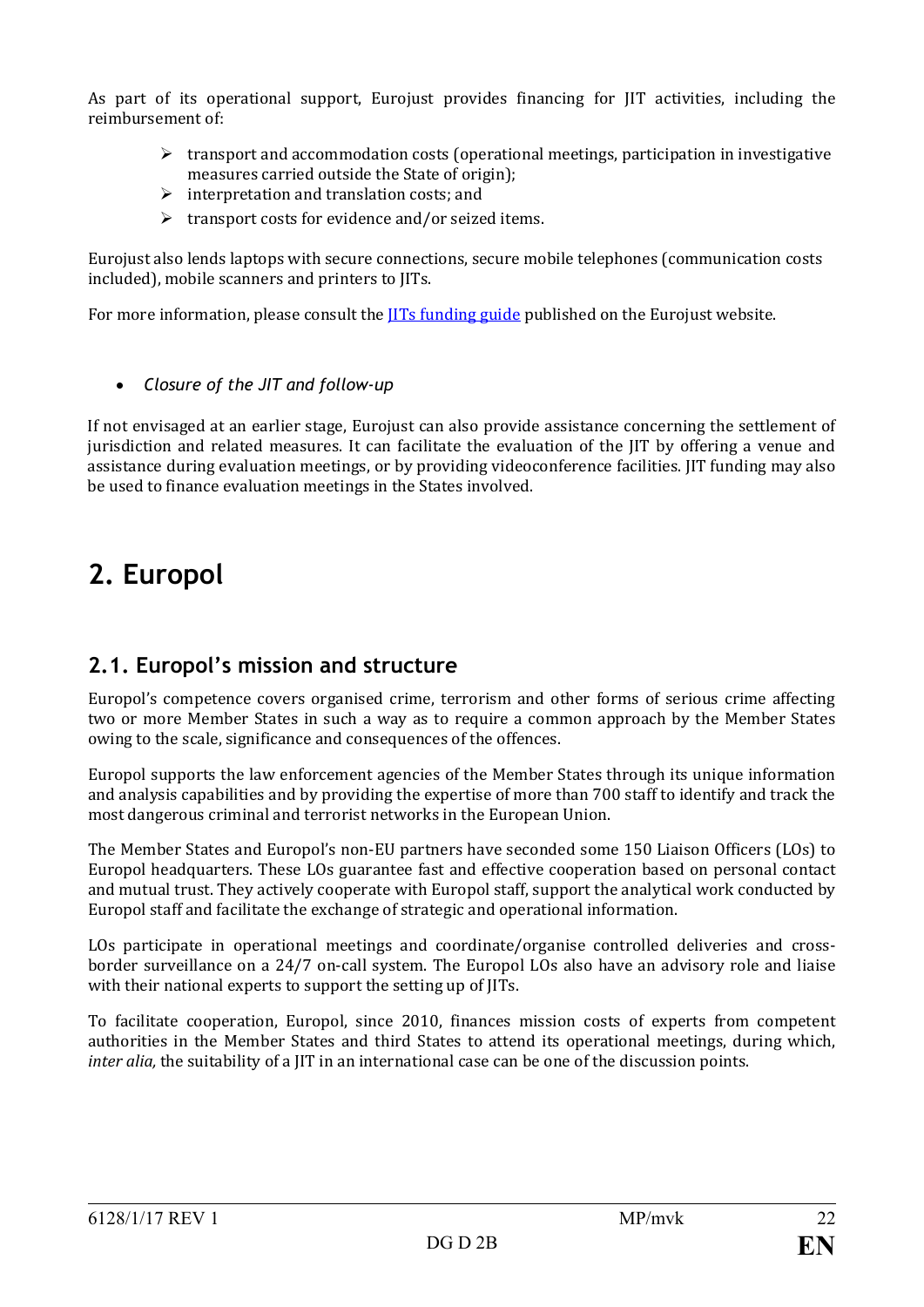## **2.2. Legal basis - Europol's participation in JITs**

Europol staff may participate in a supporting capacity in JITs. Europol staff may, within the limits provided for by the law of the Member States in which a JIT is operating and in accordance with the arrangement, assist in all activities and exchange information with all members of the JIT. Europol staff shall not take part in any coercive measures.

## **2.3. Europol's operational support to JITs**

Europol's added value in supporting a JIT is not only present at the preparatory stage of a JIT; it is equally helpful throughout all phases of a JIT.

• *Setting-up phase*

For the assessment of the case, Europol's capabilities are particularly suitable, as intelligence and information available on a potential JIT case can be checked against Europol's databases, helping to identify further links and allowing Europol's analysts to draw a comprehensive picture of a case, rather than assessing solely from the national perspective(s).

Europol is therefore in an excellent position to:

- $\triangleright$  Provide the international picture (through information exchange and analysis)
- $\triangleright$  Identify appropriate support (to enhance the intelligence picture further through expertise and knowledge)
- $\geq$  Contribute to the drafting of the IIT agreement and arrangement, drafting of the Operational Action Plan and/or facilitating the discussion on the tactical and technical way forward in an investigation
- *Operational phase*

Europol, through operating different systems for data collection and data processing, and hosting the LO network of the Member States and all third States and organisations with which Europol has signed a cooperation agreement, has the means at hand to provide for:

- $\triangleright$  Ouick access to relevant information available in other States than those in which the IIT operates
- $\triangleright$  Facilitate the exchange of information between participants/involved parties through a dedicated secure network (SIENA)
- $\triangleright$  Logistic, analytical and forensic support

During this operational phase, Europol is able to assist with any practical and coordination issues arising from the functioning of the JIT and the information exchange therein.

At this stage, Europol frequently offers the use of its secure operational centre, located at its headquarters, allowing for rapid real-time coordination between all actors involved, as well as providing direct, on-the-spot support by offering a number of technical tools for the use of the JIT.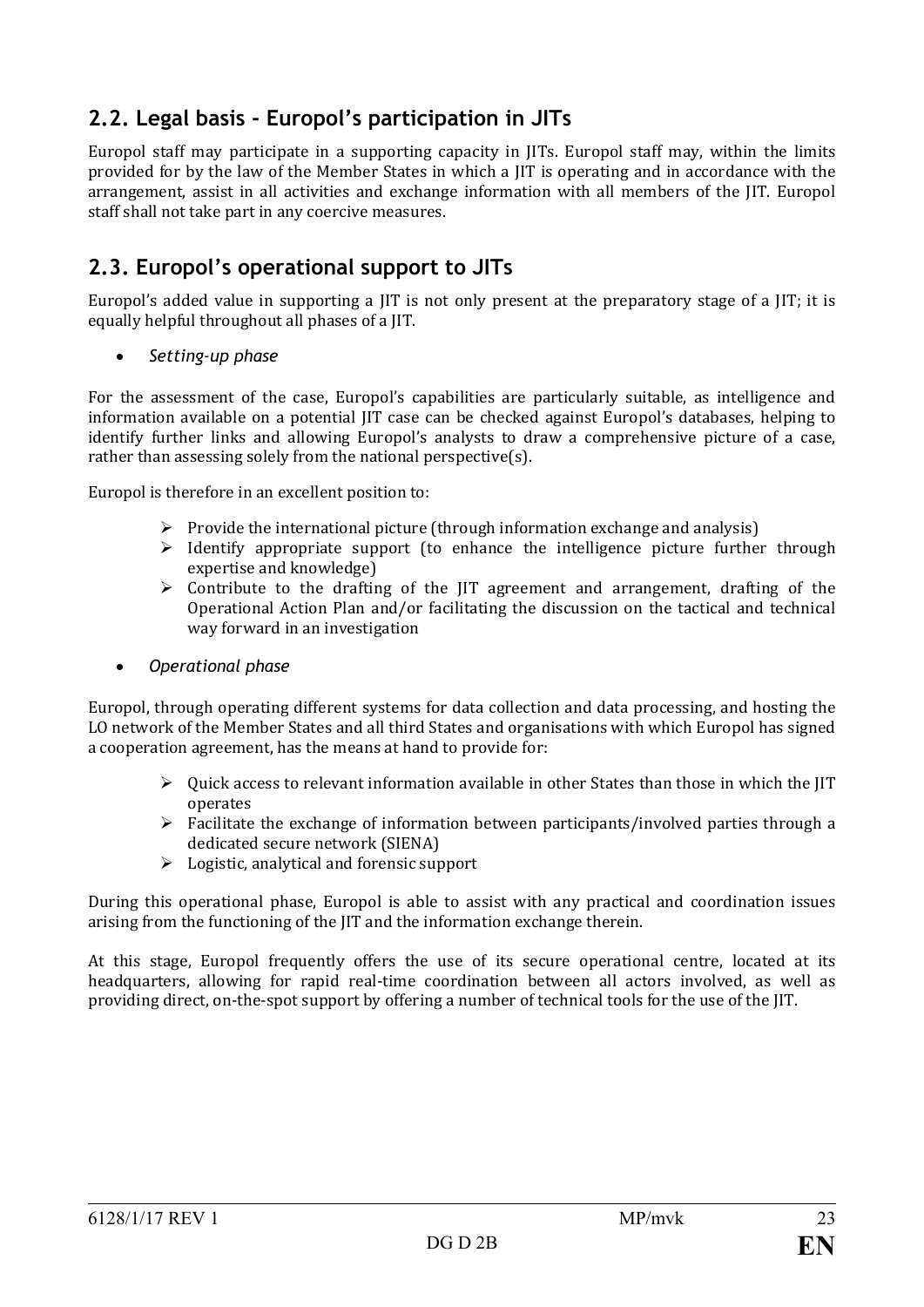On request, Europol deploys analysts and specialists on the spot to support on-going investigations and operations in Member States and third States, including remote access to Europol's secure network outside the organisation's premises (mobile office, forensic toolkit, etc.).

The most frequent analytical products delivered by Europol are cross-match reports (CMRs), operational analysis reports (OARs) and technical analysis reports.

#### • *Closure of the JIT and follow-up*

Europol offers its facilities at the conclusion of an international investigation or a JIT by helping with the evaluation, sharing best practice and developing a lessons learned log for future cases.

Activities of involved Member States can again be funded in the course of an operational meeting, particularly to support new investigations initiated as a result of the JIT.

## **3. OLAF**

## **3.1. Mission and mandate**

The mission of the European Anti-Fraud Office (OLAF) is threefold:

- $\triangleright$  it protects the financial interests of the European Union by investigating fraud, corruption and any other illegal activities;
- $\triangleright$  it detects and investigates serious matters relating to the discharge of professional duties by members and staff of the EU institutions, bodies, offices or agencies that could result in disciplinary or criminal proceedings; and
- $\triangleright$  it supports the EU institutions, bodies, offices or agencies, particularly the European Commission, in the development and implementation of anti-fraud legislation and policies.

OLAF has budgetary and administrative autonomy, designed to make it operationally independent.

OLAF is receiving an increasing quantity of information about possible fraud and irregularities from a wide range of sources. In most cases, this information results from controls by those responsible for managing EU funds within the EU institutions, bodies, offices or agencies or in the Member States.

An allegation received by OLAF undergoes an initial assessment to determine whether the allegation falls within the remit of OLAF and meets the criteria for opening an investigation.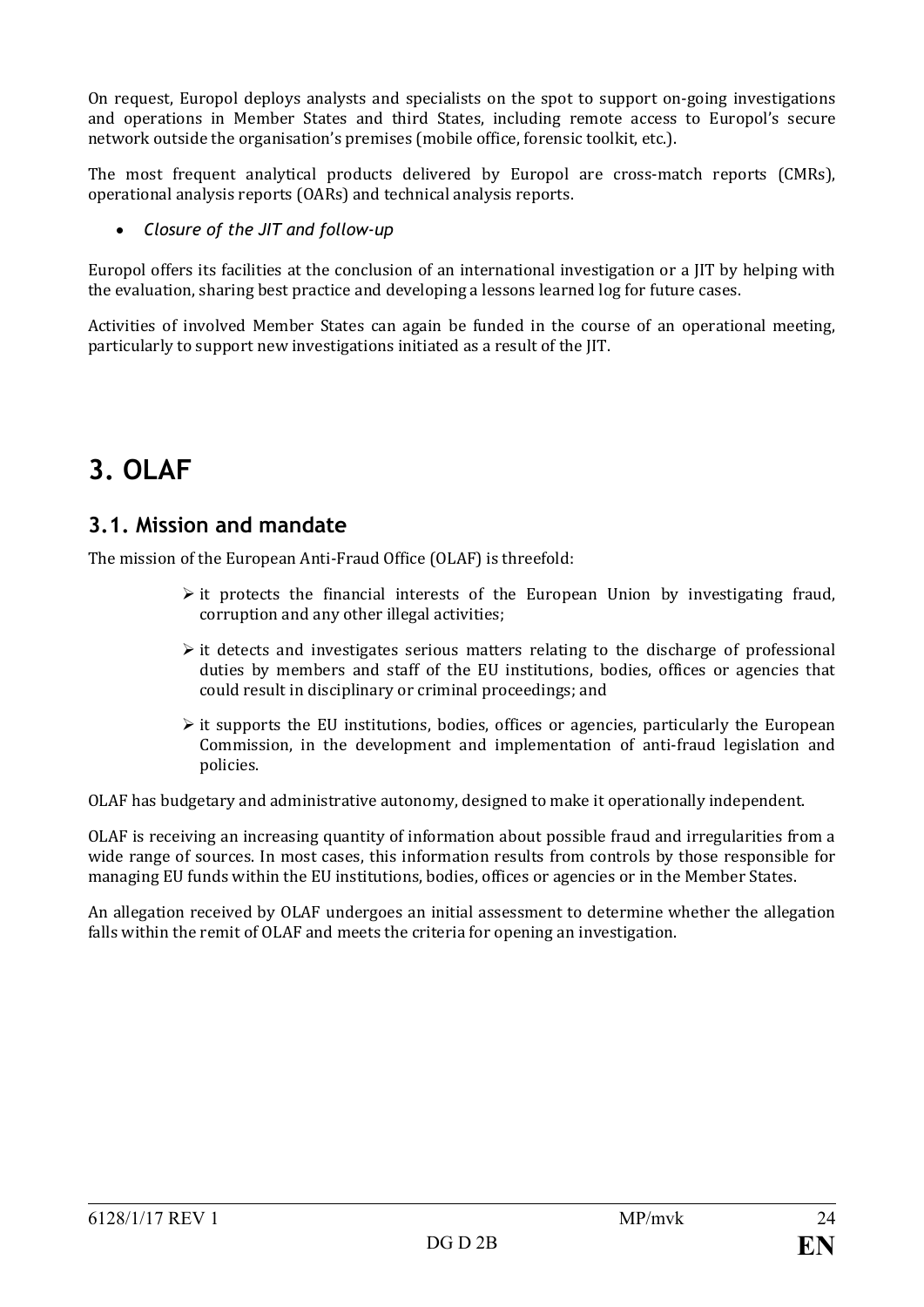An OLAF fraud investigation case may be opened under one of the following three categories:

*Internal investigations*: Internal investigations are administrative investigations within the EU institutions and bodies for the purpose of detecting fraud, corruption, and any other illegal activity affecting the financial interests of the European Communities; including serious matters relating to the discharge of professional duties.

*External investigations*: External investigations are administrative investigations outside the EU institutions and bodies for the purpose of detecting fraud or other irregular conduct by natural or legal persons.

*Coordination cases*: OLAF contributes to investigations carried out by national authorities or other Community departments by facilitating the gathering and exchange of information and contacts.

## **3.2. Legal basis for OLAF participation in a JIT**

OLAF staff may participate in a supporting capacity in JITs established in crime areas falling under its competence. OLAF staff may, within the limits provided for by OLAF legislation<sup>[22](#page-25-0)</sup>, assist in all activities and exchange information with all members of the JIT.

OLAF's participation in a JIT is laid down in an arrangement signed between the OLAF Director General and the competent authorities of the Member States participating in the JIT. The arrangement is to be signed as an annex to the JIT agreement.

OLAF staff participating in the JIT can assist in the gathering of evidence and can provide expertise to the members of the team in accordance with OLAF legislation and taking into account the national law of the Member State in which the team operates.

OLAF can provide any assistance and expertise necessary to achieve the objectives and purpose of the JIT, as identified by the leader(s) of the team. Those can include, *inter alia*, providing administrative, documentary and logistical support, strategic, technical and forensic support, and tactical and operational expertise and advice to the members of the JIT, as required by the leader(s) of the team.

OLAF staff shall not perform any coercive measures. However, participating OLAF staff can, under the guidance of the leader(s) of the team, be present during operational activities of the JIT, to render onthe-spot advice and assistance to the members of the team executing coercive measures, provided that no legal constraints exist at national level in the Member State in which the team operates.

<span id="page-25-0"></span>

 <sup>22</sup> As set up by Commission Decision 1999/352/EC, ECSC, Euratom, of 28 April 1999 establishing the European Anti-Fraud Office (OLAF), last amended by Commission Decision (EU) 2015/512 of 25 March 2015 and as mandated by Regulation (EU, Euratom) No 883/2013 of the European Parliament and of the Council of 11 September 2013 concerning investigations conducted by the European Anti-Fraud Office (OLAF) and Council Regulation (EC, Euratom) No 2988/95 of 18 December 1995 on the protection of the European Communities financial interests (hereinafter referred to as the 'OLAF legislation').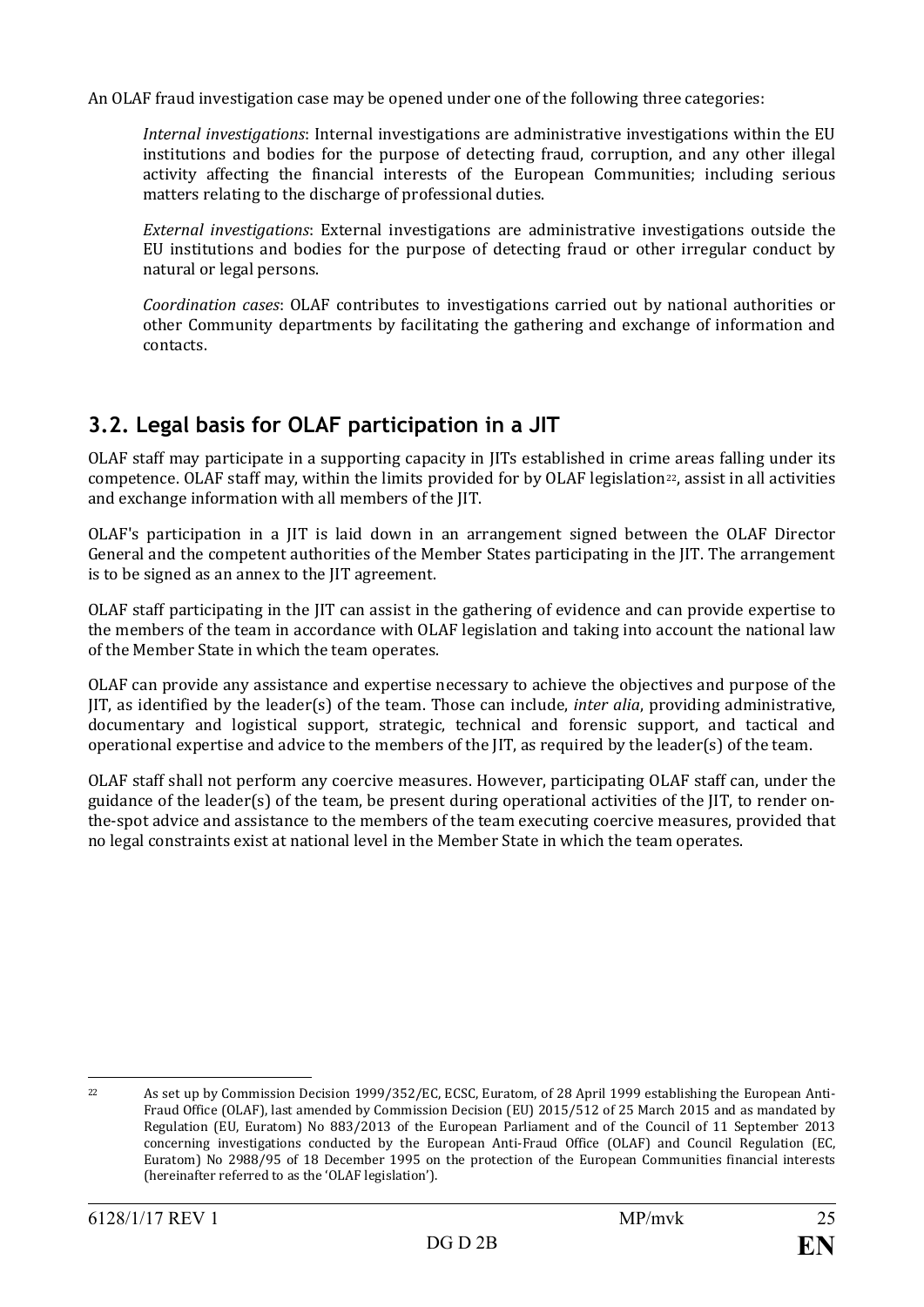The Member State in which investigative measures are taking place is responsible for providing the technical equipment (office, accommodation, telecommunication, etc.) necessary for the accomplishment of the tasks and shall pay the costs incurred. The respective Member States shall also provide office, communication and other technical equipment necessary for the (encrypted) exchange of data. These costs are to be paid by the Member States.

OLAF shall cover the costs incurred as a result of the participation of OLAF staff in the JIT.

## **3.3. OLAF support to JITs**

• *Operational phase*

OLAF staff may participate in a support capacity in JITs in the framework of an OLAF administrative investigation, which could be:

#### Internal investigations

OLAF shall carry out administrative investigations within the institutions, bodies, offices and agencies, in accordance with the conditions set out in OLAF Regulation (EU, Euratom) No 883/2013, and in the decisions adopted by the respective EU institutions, bodies, offices or agencies. OLAF's staff shall have the right to carry out inspection of premises and shall have access to any relevant information, including information in databases held by the institutions, bodies, offices and agencies. In addition, it can take a copy of any relevant document and carry out digital forensic analysis.

#### External investigations

To protect the financial interests of the European Union, OLAF shall exercise the powers conferred by Regulation (EU, Euratom) No 883/2013 and Regulation (Euratom, EC) No 2185/96 to carry out onthe-spot checks and inspections in the Member States and, in accordance with the cooperation and mutual assistance agreements and other legal instruments in force, in third States and on the premises of international organisations. The Member States concerned shall ensure, in accordance with Regulation 2185/96, that the staff of OLAF are allowed access, under the same terms and conditions as its competent authorities and in compliance with its national law, to all information and documents relating to the matter under investigation which prove necessary for the on-the-spot check and inspections to be carried out effectively and efficiently. OLAF staff may conduct investigative missions in third States when the evidence necessary to establish the existence of fraud, corruption or other illegal activity is not available in the Member States. A mission in a third State should be conducted with the agreement and cooperation of the competent authorities of the concerned third State and may relate to fraud, corruption or other illegal activity in the following areas: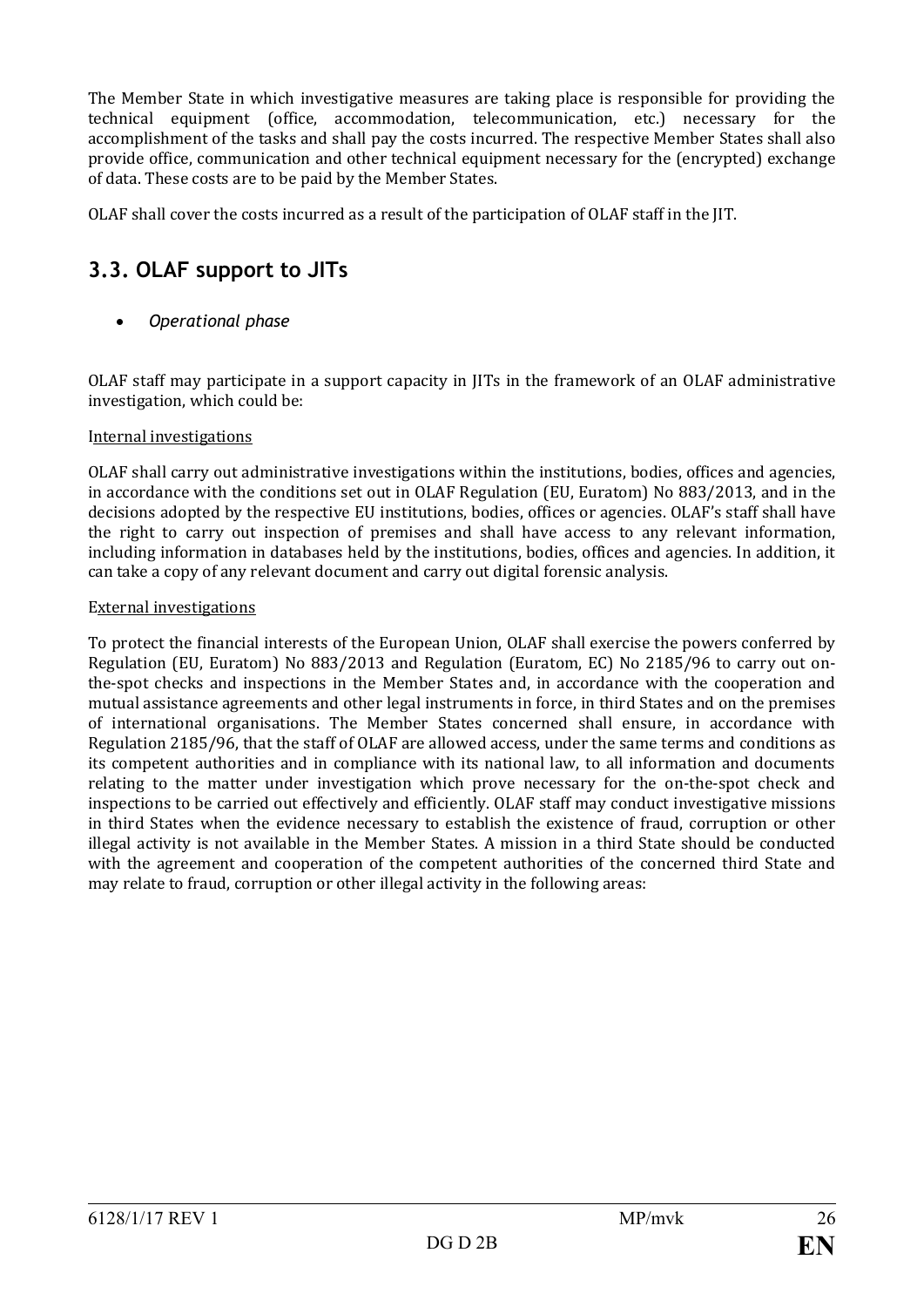Customs

Traditional own resources

Expenditure of EU funds

Expenditure of EU funds through international organisations or financial institutions, or funds managed by an EU institution, body, office or agency

In its role of coordinating the fight against fraud at EU level, OLAF cooperates closely with its counterparts, including police, customs and judicial bodies, both within the European Union and beyond its borders, to ensure a rapid exchange of information and swift follow-up actions, through a network of anti-fraud coordination services (AFCOS).

In addition, OLAF can provide expertise on the subject matter under investigation and on the laws and regulations applicable in the Member States.

• *Closure of the JIT and follow-up*

When all investigative activities have been completed, a Final Report shall be drawn up and should include all findings and conclusions established over the course of an investigation and coordination case. The Final Report shall also set out the actions taken to ensure the respect of procedural guarantees (including data protection) and the rights of persons concerned, and shall detail any comments made by the person concerned in relation to facts concerning him.

The report shall be accompanied by Recommendations of the Director-General on whether or not action should be taken. Those Recommendations shall, if appropriate, indicate any disciplinary, administrative, financial and/or judicial action to be taken by the relevant EU institution, body, office or agency and by the competent authorities of the concerned Member States, and shall specify the estimated amounts to be recovered as well as the preliminary classification in law of the facts established.

In drawing up such reports and recommendations, OLAF investigators shall take into account the national law of the concerned Member State. Reports drawn up on that basis shall constitute admissible evidence in administrative or judicial proceedings of the Member State in which their use proves necessary, in the same way and under the same conditions as administrative reports drawn up by national administrative inspectors. They shall be subject to the same evaluation rules as those applicable to administrative reports drawn up by national administrative inspectors and shall have the same evidentiary value as such reports.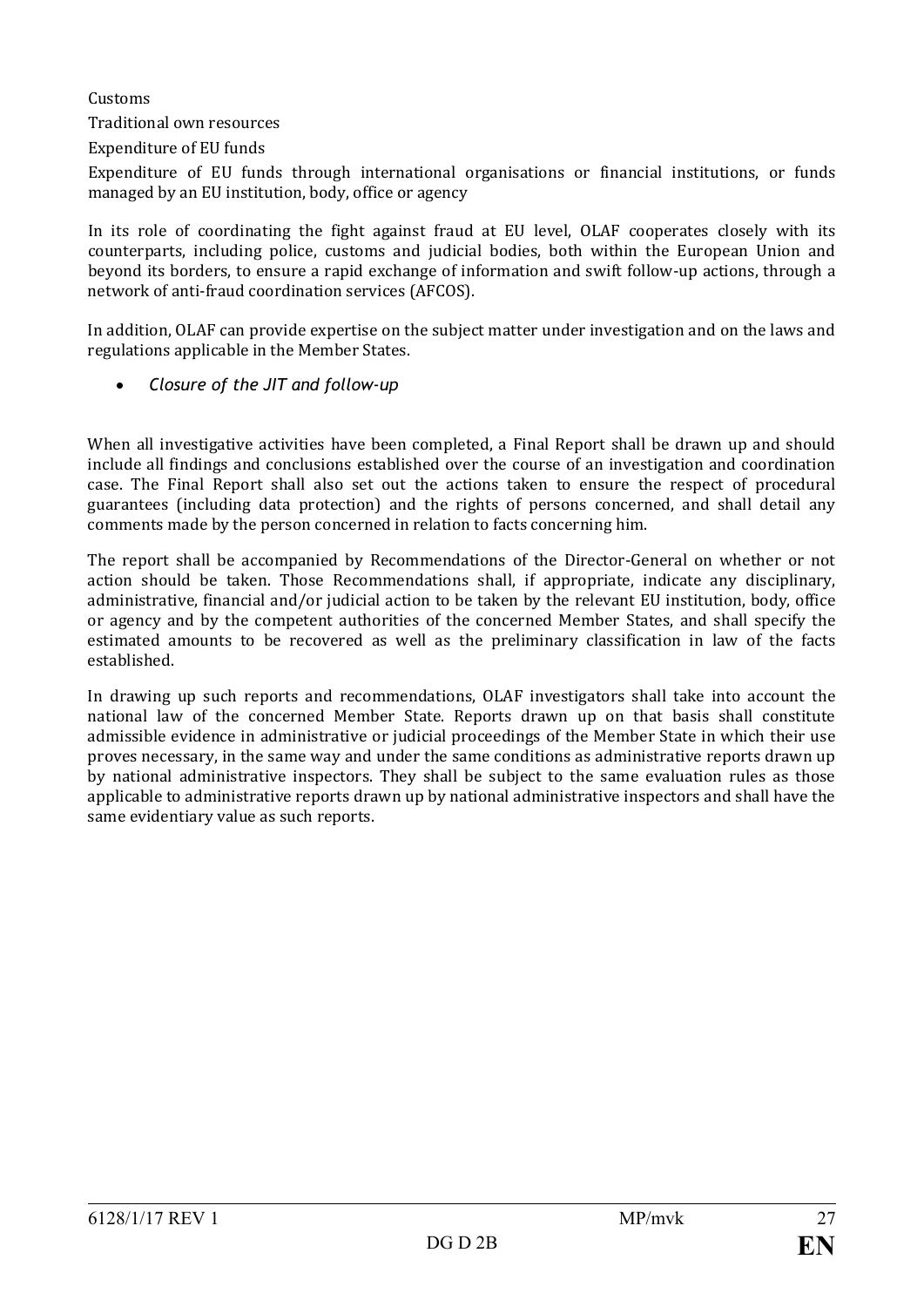## **Annex III - Model agreement on the establishment of a Joint Investigation Team (OJ C 18, [19.1.2017, p. 1–9\)](http://eur-lex.europa.eu/legal-content/EN/TXT/?uri=CELEX:32017G0119(01))**

#### **In accordance with:**

#### **[Please indicate here the applicable legal bases, which may be taken from – but not limited to the instruments listed below:**

- *Article 13 of the Convention o[n](#page-28-0) Mutual Assistance in Criminal Matters between the Member States of the European Union of 29 May 2000*1;
- *Council Framework Decision of 13 June 2002 on joint investigation teams[2](#page-28-1)*;
- *Article 1 of the Agreement between the European Union and the Republic of Iceland and the Kingdom of Norway on the application of certain provisions of the Convention of 29 May 2000 on Mutual Assistance in Criminal Matters between the Member States of the European Union and the 2001 Protocol thereto of 29 December 2003[3](#page-28-2)*;
- *Article 5 of the Agreement on Mutual Legal Assistance between the European Union and the United States of America[4](#page-28-3)*;
- *Article 20 of the second additional protocol to the European Convention on Mutual Assistance in Criminal Matters of 20 April 1959[5](#page-28-4)*;
- *Article 9(1)(c) of the United Nations Convention against Illicit Traffic in Narcotic Drugs and Psychotropic Substances (1988)[6](#page-28-5)*;
- *Article 19 of the United Nations Convention against Transnational Organized Crime (2000)[7](#page-28-6)*;
- *Article 49 of the United Nations Convention against Corruption (2003)[8](#page-28-7)*;
- *Article 27 of the Police Cooperation Convention for South East Europe (2006)[9](#page-28-8)*.]

<span id="page-28-0"></span> $1$  OJ C 197, 12.7.2000, p. 3.<br>2 OJ 162.206.2002 p. 1

<span id="page-28-1"></span><sup>&</sup>lt;sup>2</sup> OJ L 162, 20.6.2002, p. 1.<br><sup>3</sup> OJ L 26 29 1 2004 n 3

<span id="page-28-2"></span> $\frac{3}{4}$  OJ L 26, 29.1.2004, p. 3.

<span id="page-28-3"></span> $^{4}$  OJ L 181, 19.7.2003, p. 34.

<span id="page-28-4"></span><sup>5</sup> CET No 182.

<span id="page-28-5"></span><sup>6</sup> United Nations, Treaty Series, vol. 1582, p. 95.

<span id="page-28-6"></span><sup>7</sup> United Nations, Treaty Series, vol. 2225, p. 209 Doc. A/RES/55/25.<br><sup>8</sup> United Nations. Treaty Series, vol. 2349, p. 41: Doc. A/58/422.

<span id="page-28-7"></span><sup>8</sup> United Nations, Treaty Series, vol. 2349, p. 41; Doc. A/58/422.

<span id="page-28-8"></span><sup>9</sup> Registration with the Secretariat of the United Nations: Albania, 3 June 2009, No 46240.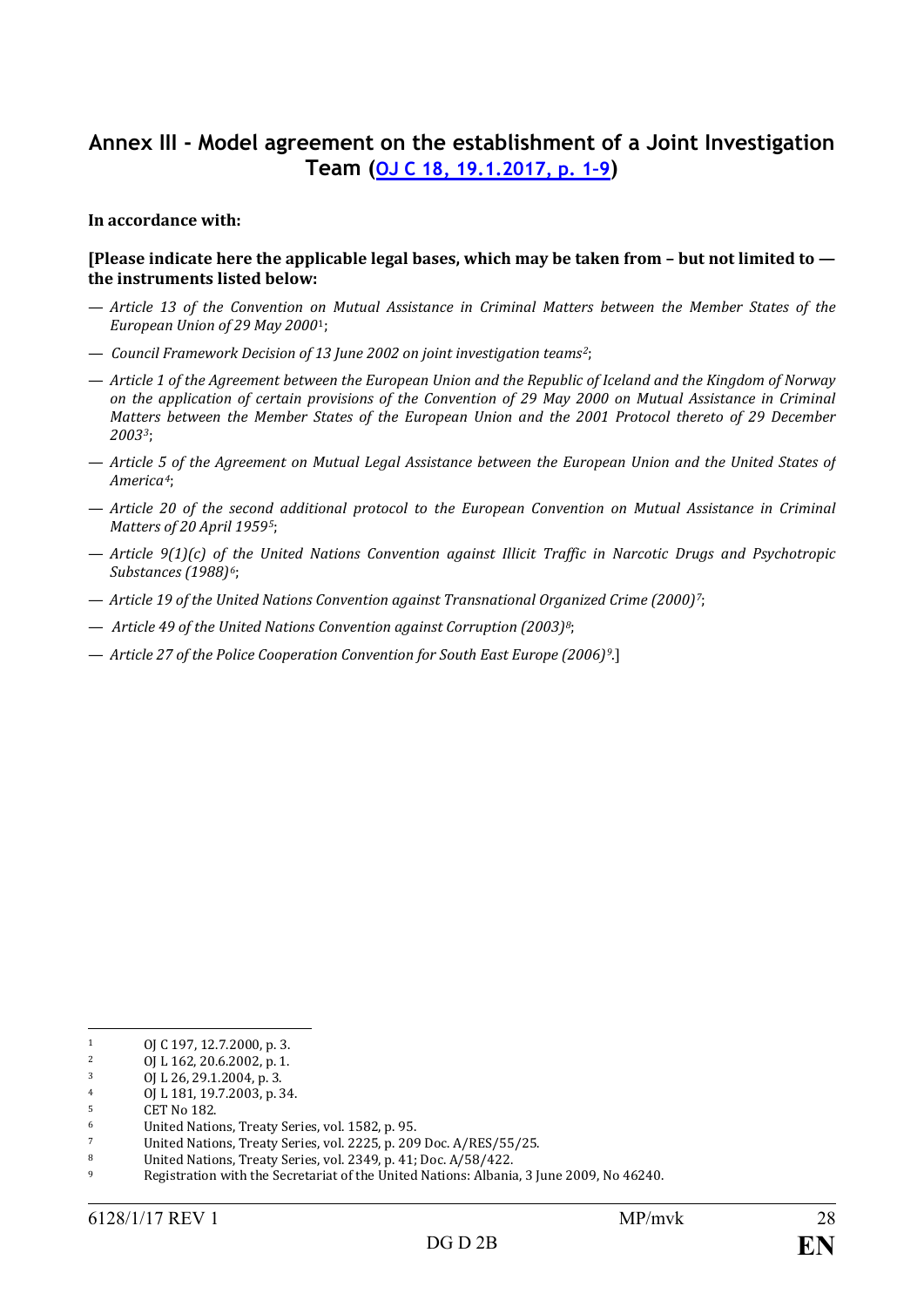#### **1. Parties to the Agreement**

The following parties have concluded an agreement on the setting up of a joint investigation team, hereafter referred to as 'JIT':

#### **1.[Insert name of the first competent agency/administration of a State as a Party to the agreement]**

And

**2.[Insert name of second competent agency/administration of a State as a party to the agreement]**

The parties to this agreement may decide, by common consent, to invite other States' agencies or administrations to become parties to this agreement.

#### **2. Purpose of the JIT**

This agreement shall cover the setting up of a JIT for the following purpose:

#### **[Please provide a description of the specific purpose of the JIT.**

*This description should include the circumstances of the crime(s) being investigated in the States involved (date, place and nature) and, if applicable, reference to the ongoing domestic procedures. References to caserelated personal data are to be kept to a minimum.*

*This section should also briefly describe the objectives of the JIT (including e.g. collection of evidence, coordinated arrest of suspects, asset freezing …). In this context, Parties should consider including the initiation and completion of a financial investigation as one of the JIT objectives[10](#page-29-0)*.]

j

<span id="page-29-0"></span><sup>10</sup> Parties should refer in this context to the Council Conclusions and Action Plan on the way forward with regard to financial investigation (Council document 10125/16 + COR1)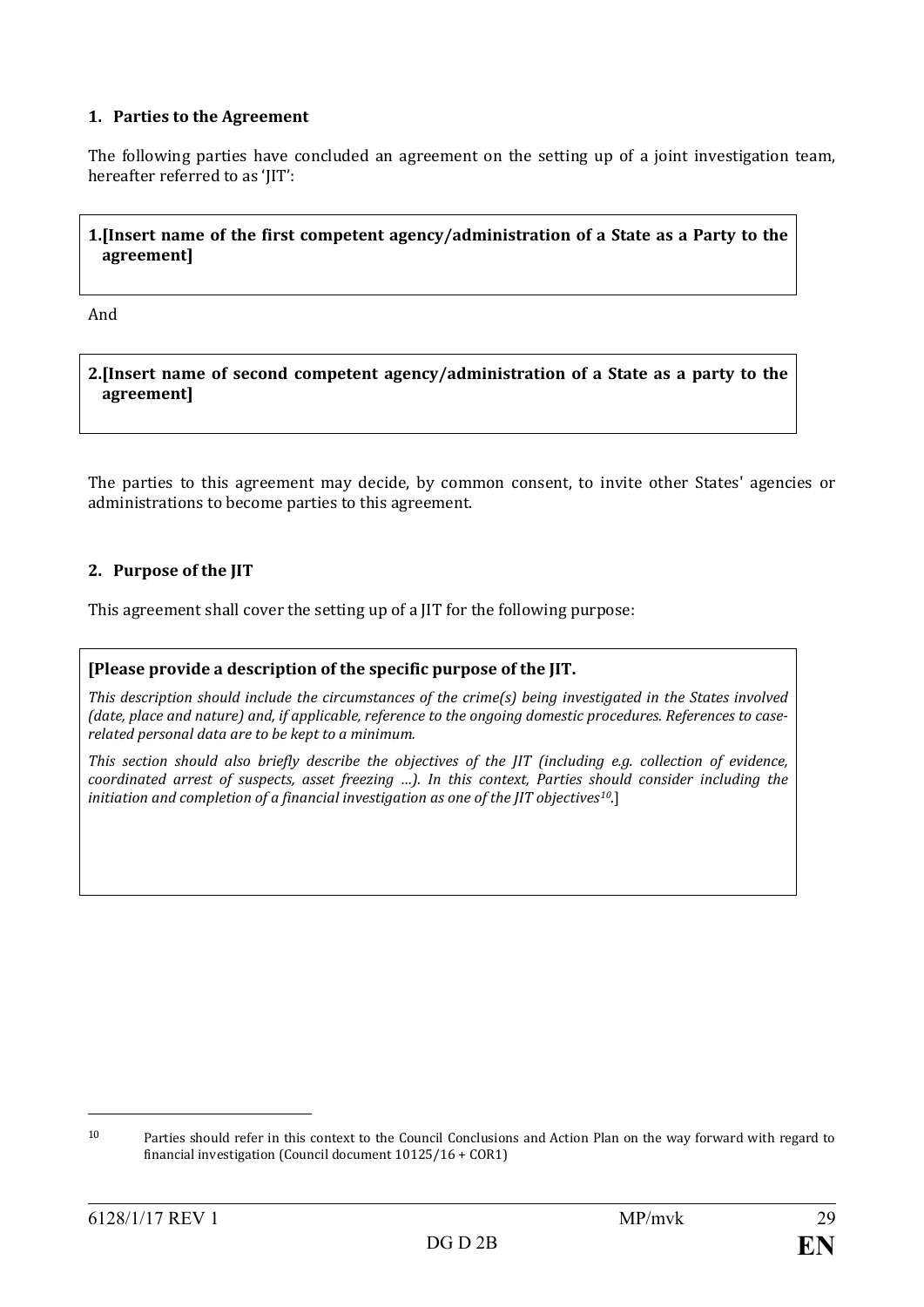#### **3. Period covered by this agreement**

The parties agree that the JIT will operate for **[please indicate specific duration]**, starting from the entry into force of this agreement.

This agreement shall enter into force when the last party to the JIT has signed it. This period may be extended by mutual consent.

#### **4. States in which the JIT will operate**

The JIT will operate in the States of the parties to this agreement.

The team shall carry out its operations in accordance with the law of the States in which it operates at any particular time.

#### **5. JIT Leader(s)**

The leaders of the team shall be representatives of the competent authorities participating in criminal investigations from the States in which the team operates at any particular time, under whose leadership the members of the JIT shall carry out their tasks.

| <b>Name</b> | <b>Position/Rank</b> | <b>Authority/Agency</b> | <b>State</b> |
|-------------|----------------------|-------------------------|--------------|
|             |                      |                         |              |
|             |                      |                         |              |

The parties have designated the following persons to act as leaders of the JIT:

Should any of the abovementioned persons be unable to carry out their duties, a replacement will be designated without delay. Written notification of such replacement shall be provided to all concerned parties and annexed to this agreement.

#### **6. Members of the JIT**

In addition to the persons referred to in point 5, a list of JIT members shall be provided by the parties in a dedicated annex to this agreement<sup>[11](#page-30-0)</sup>.

Should any of the JIT members be unable to carry out their duties, a replacement will be designated without delay by written notification sent by the competent leader of the JIT.

#### **7. Participants in the JIT**

Parties to the JIT agree to involve **[Insert here e.g., Eurojust, Europol, OLAF…]** as participants in the JIT. Specific arrangements related to the participation of **[Insert name]** are to be dealt with in the relevant appendix to this agreement.

j

<span id="page-30-0"></span><sup>11</sup> When needed, the JIT may include national asset recovery experts.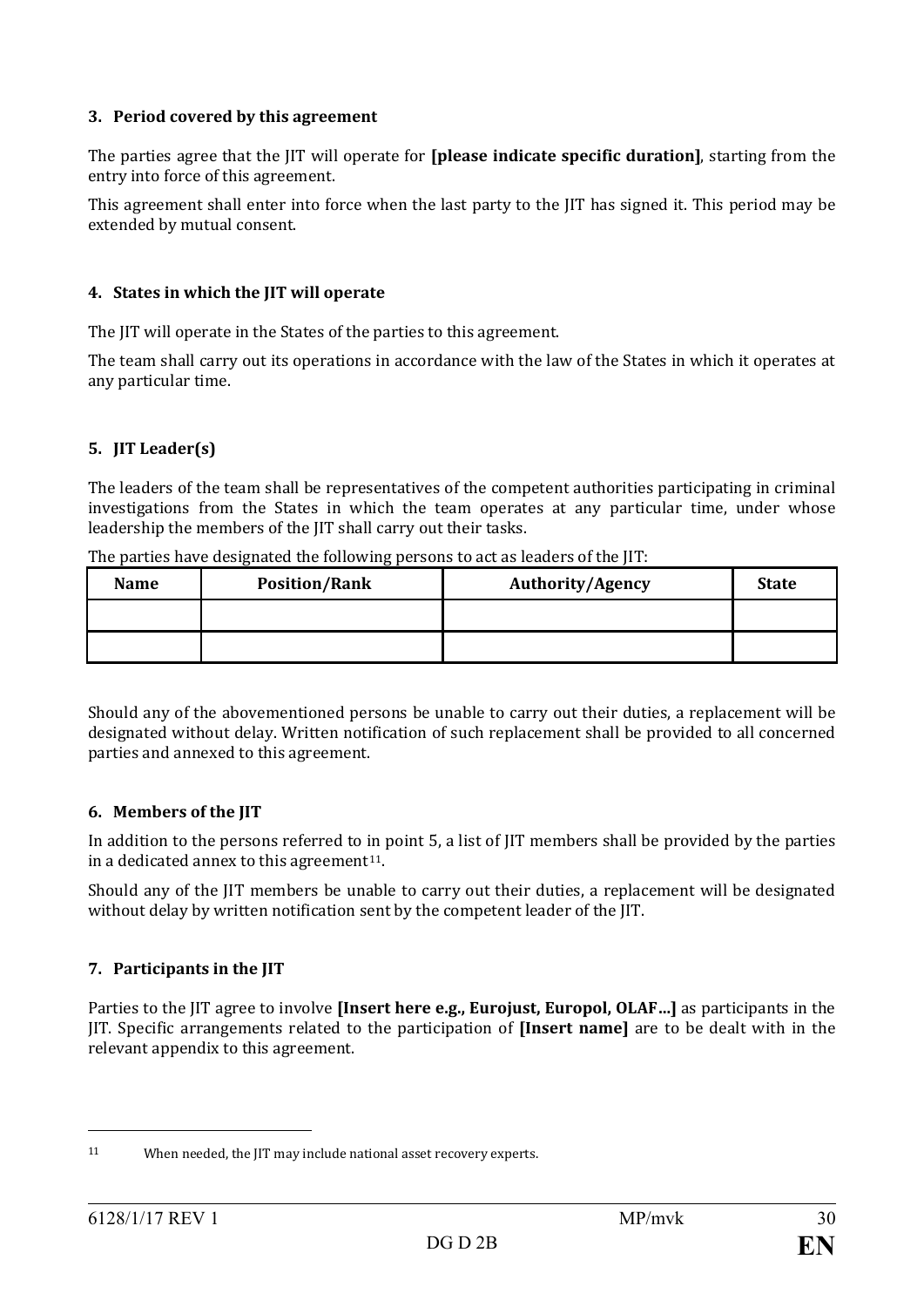#### **8. Gathering of information and evidence**

The JIT leaders may agree on specific procedures to be followed regarding the gathering of information and evidence by the JIT in the States in which it operates.

The parties entrust the JIT leaders with the task of giving advice on the obtaining of evidence.

#### **9. Access to information and evidence**

The JIT leaders shall specify the processes and procedures to be followed regarding the sharing between them of information and evidence obtained pursuant to the JIT in each Member State.

[*In addition, parties may agree on a clause containing more specific rules on access, handling and use of information and evidence. Such clause may in particular be deemed appropriate when the JIT is based neither on the EU Convention nor on the Framework Decision (which already include specific provisions in this respect – see Article 13(10) of the Convention)*.]

#### **10. Exchange of information and evidence obtained prior to the JIT**

Information or evidence already available at the time of the entry into force of this agreement, and which pertains to the investigation described in this agreement, may be shared between the parties in the framework of this agreement.

#### **11. Information and evidence obtained from States not participating in the JIT**

Should a need arise for a mutual legal assistance request to be sent to a State that does not participate in the JIT, the requesting State shall consider seeking the agreement of the requested State to share with the other JIT party/parties the information or evidence obtained as a result of the execution of the request.

#### **12. Specific arrangements related to seconded members**

[*When deemed appropriate, parties may, under this clause, agree on the specific conditions under which seconded members may:*

- *carry out investigations – including in particular coercive measures — in the State of operation (if deemed appropriate, domestic legislations may be quoted here or, alternatively, annexed to this agreement)*
- *request measures to be carried out in the State of secondment*
- *share information collected by the team*
- *carry/use weapons*]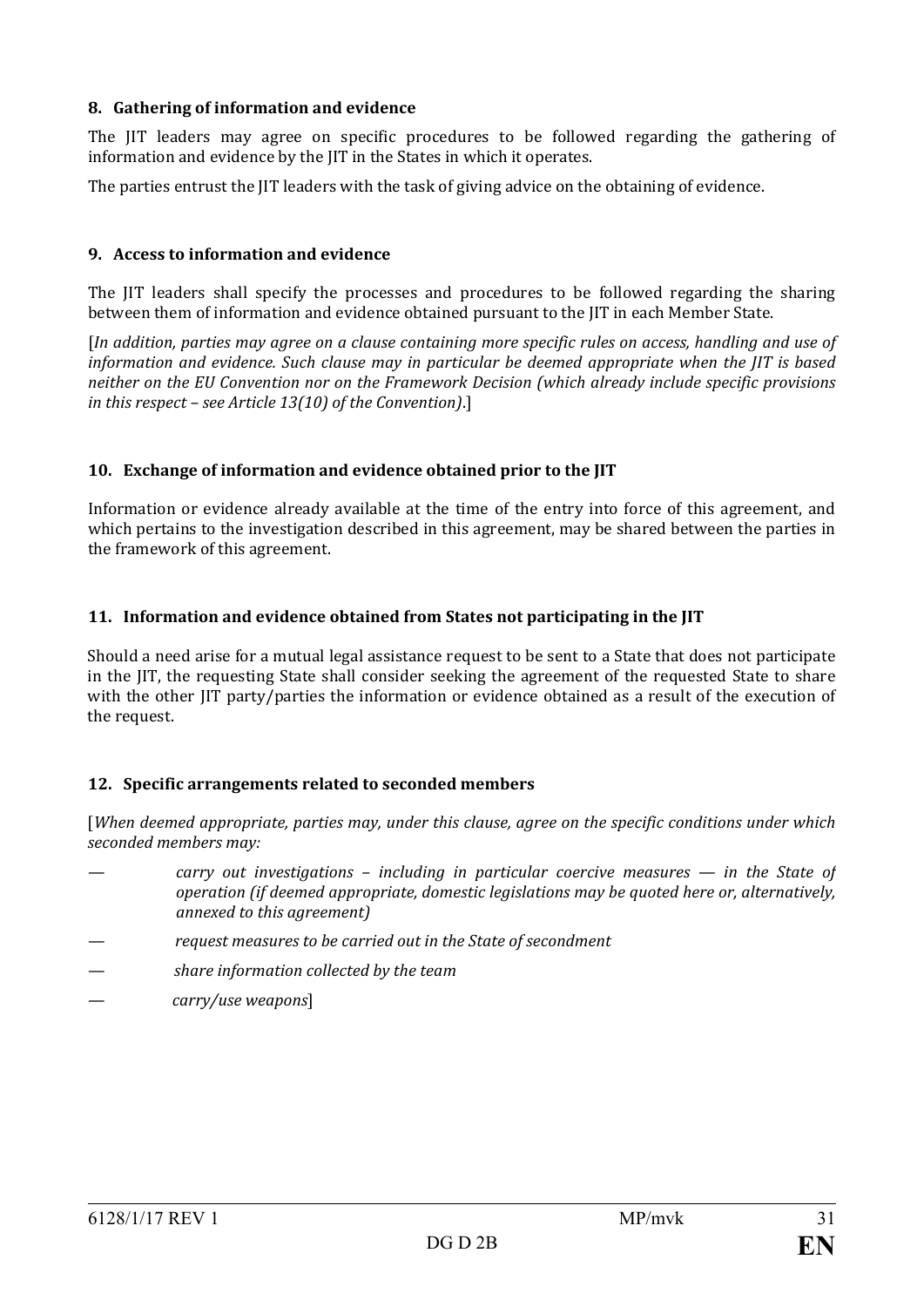#### **13. Amendments to the agreement**

This agreement may be amended by mutual consent of the parties. Unless otherwise stated in this agreement, amendments can be made in any written form agreed upon by the parties<sup>[12](#page-32-0)</sup>.

#### **14. Consultation and coordination**

The parties will ensure they consult with each other whenever needed for the coordination of the activities of the team, including, but not limited to:

- the review of the progress achieved and the performance of the team
- the timing and method of intervention by the investigators
- the best manner in which to undertake eventual legal proceedings, consideration of appropriate trial venue, and confiscation.

#### **15. Communication with the media**

If envisaged, timing and content of communication with the media shall be agreed upon by the parties and followed by the participants.

#### **16. Evaluation**

The parties may consider evaluating the performance of the JIT, the best practice used and lessons learned. A dedicated meeting may be arranged to carry out the evaluation.

[*In this context, parties may refer to the specific [JITs evaluation](http://www.eurojust.europa.eu/doclibrary/JITs/JITsevaluation/JIT%20Evaluation%20Form/JIT-Evaluation-Form_EN.pdf) form developed by the EU Network of JITs experts. EU funding may be sought to support the evaluation meeting.*]

#### **17. Specific arrangements**

[*Please insert, if applicable. The following sub-chapters are intended to highlight possible areas that may be specifically described*.]

#### **17.1. Rules of disclosure**

[*Parties may wish to clarify here applicable national rules on communication to the defence and/or annex a copy or a summary of them*.]

<span id="page-32-0"></span> <sup>12</sup> Examples of wordings can be found in Appendices 2 and 3.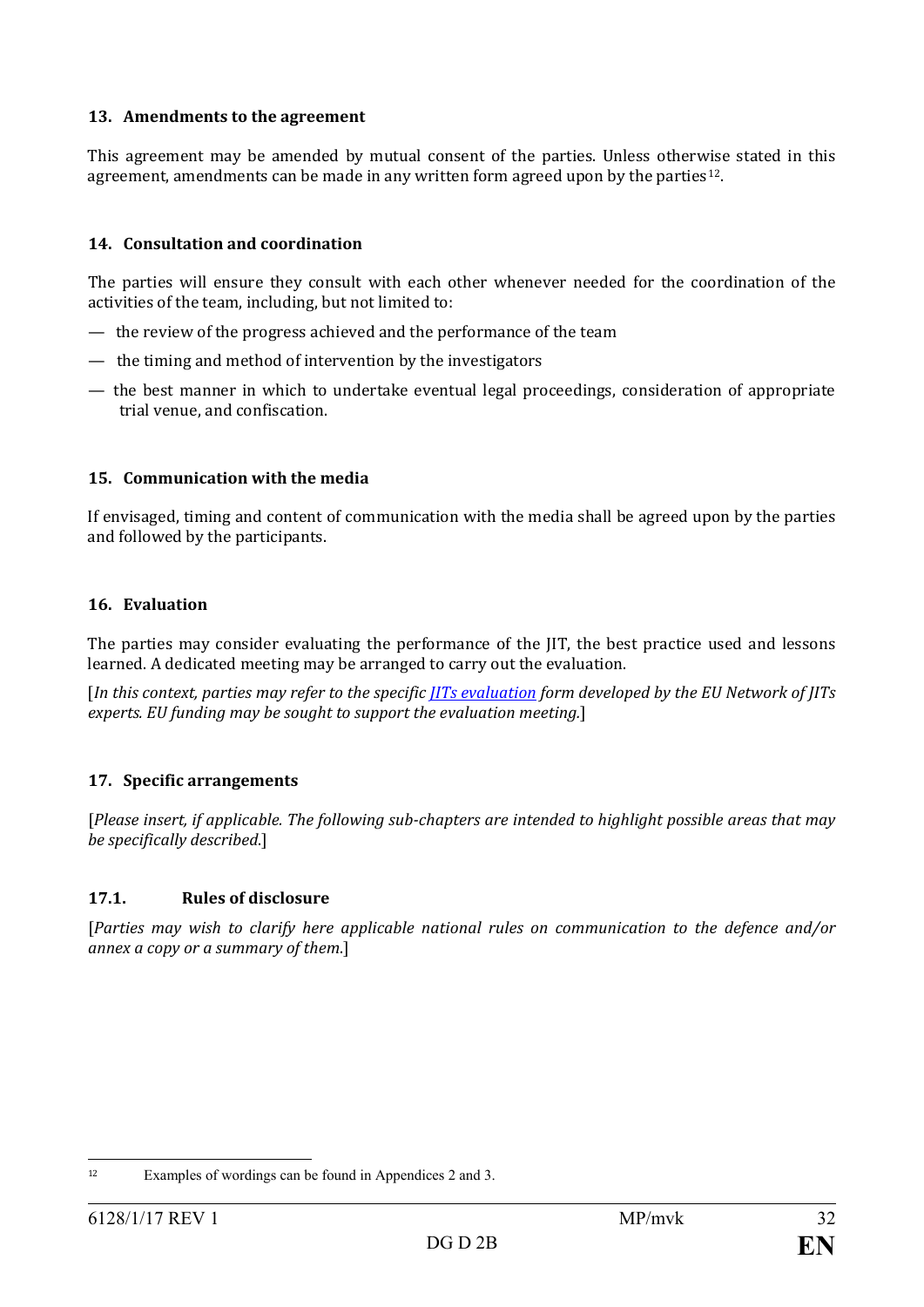#### **17.2. Management of assets/asset recovery arrangements**

#### **17.3. Liability**

[*Parties may wish to regulate this aspect, particularly when the JIT is based neither on the EU Convention nor on the Framework Decision (which already include specific provisions in this respect – see Articles 15 and 16 of the Convention)*.]

#### **18. Organisational arrangements**

[*Please insert, if applicable. The following sub-chapters are intended to highlight possible areas that may be specifically described*.]

#### **18.1. Facilities (office accommodation, vehicles, other technical equipment)**

#### **18.2. Costs/expenditures/insurance**

#### **18.3. Financial support to JITs**

[*Under this clause, Parties may agree on specific arrangements concerning roles and responsibilities within the team concerning the submission of applications for EU funding.*]

#### **18.4. Language of communication**

Done at [place of signature], [date]

[Signatures of all parties]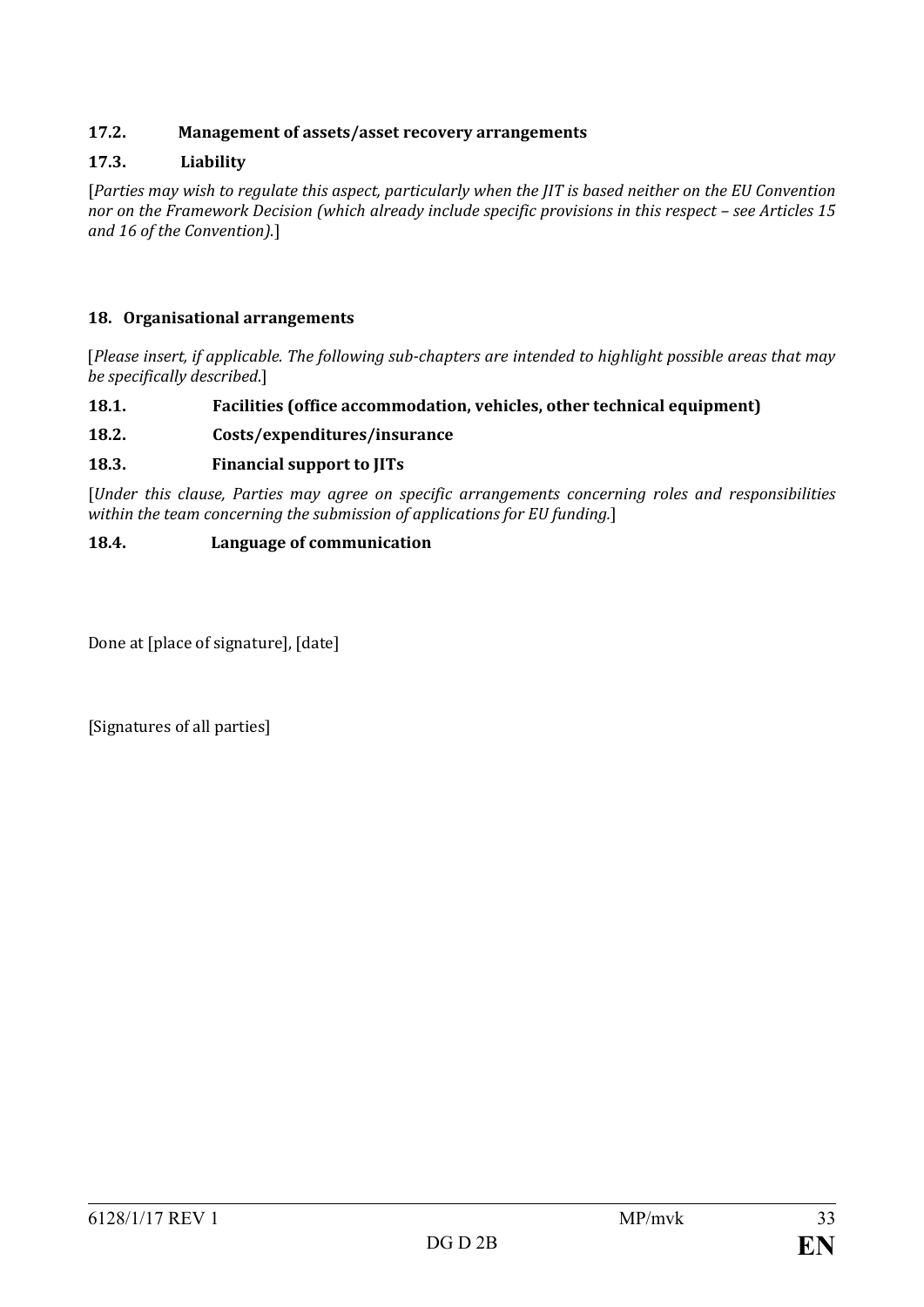#### **Appendix I**

#### **TO THE MODEL AGREEMENT ON THE ESTABLISHMENT OF A JOINT INVESTIGATION TEAM**

#### **Participants in a JIT**

Arrangement with Europol/Eurojust/the Commission (OLAF), bodies competent by virtue of provisions adopted within the framework of the Treaties, and other international bodies.

#### **1. Participants in the JIT**

The following persons will participate in the JIT:

| Name | <b>Position/Rank</b> | <b>Organisation</b> |
|------|----------------------|---------------------|
|      |                      |                     |
|      |                      |                     |

**[Insert name of Member State]** has decided that its national member of Eurojus[t](#page-34-0) will participate in the joint investigation team on behalf of Eurojust/as a competent national authority<sup>1</sup>

Should any of the above-mentioned persons be unable to carry out their duties, a replacement will be designated. Written notification of such replacement shall be provided to all concerned parties and annexed to this agreement.

#### **2. Specific arrangements**

The participation of the above-mentioned persons will be subject to the following conditions and only for the following purposes:

2.1. *First participant in the agreement*

- 2.1.1. Purpose of participation
- 2.1.2. Rights conferred (if any)
- 2.1.3. Provisions concerning costs
- 2.1.4. Purpose and scope of participation
- 2.2. *Second participant in the agreement (if applicable)* 2.2.1. …

<span id="page-34-0"></span> <sup>1</sup> Please strike through, as applicable.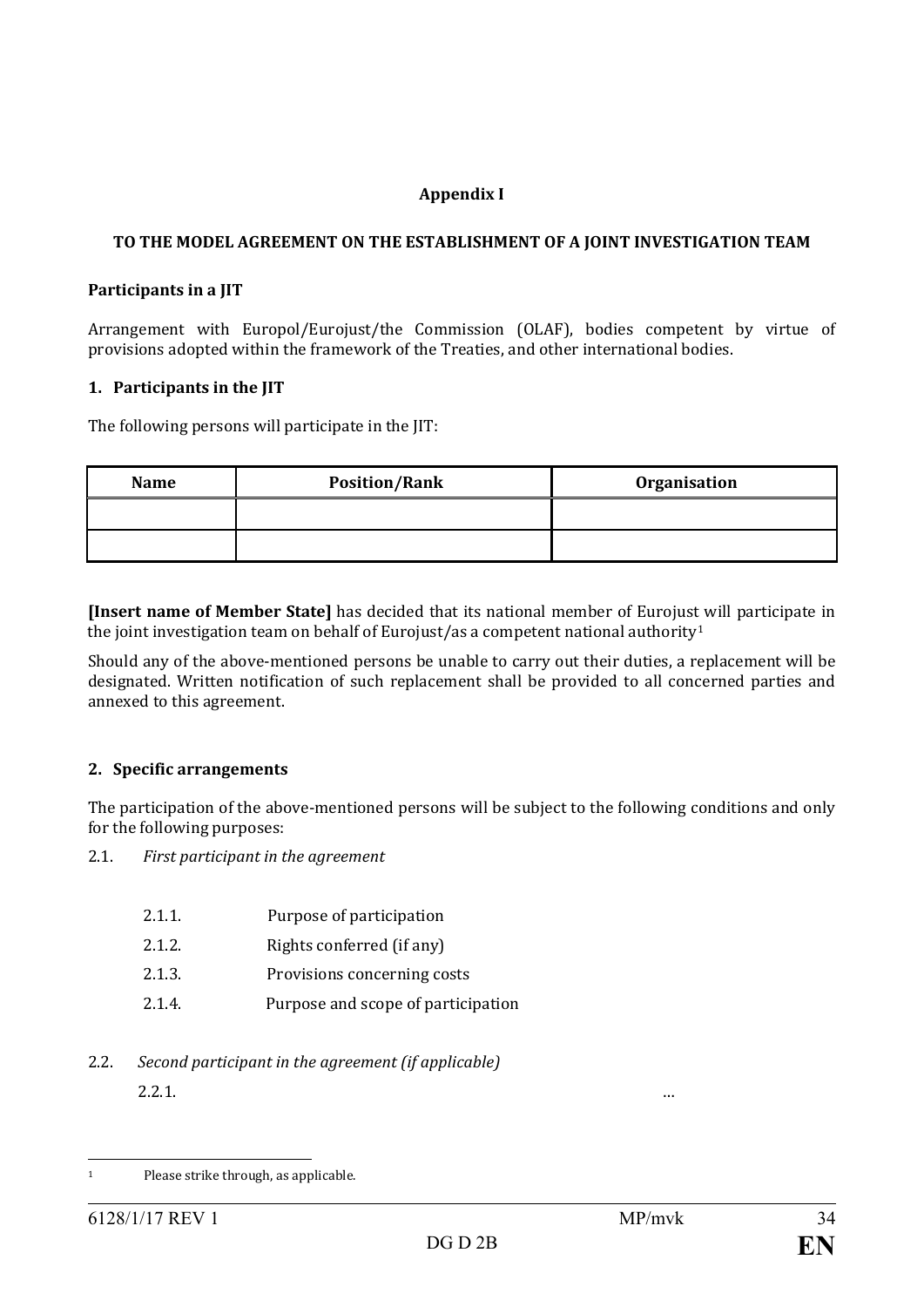#### **3. Conditions of participation for Europol staff**

- 3.1.Europol staff participating in the joint investigation team shall assist all the members of the team and provide the full range of Europol's support services to the joint investigation as provided for and in accordance with the Europol Regulation. They shall not apply any coercive measure. However, participating Europol staff can, if instructed and under the guidance of the leader(s) of the team, be present during operational activities of the joint investigation team, in order to render on-the-spot advice and assistance to the members of the team who execute coercive measures, provided that no legal constraints exist at national level where the team operates.
- 3.2.Article 11(a) of the Protocol on the Privileges and Immunities of the European Union shall not apply to Europol staff during their participation in the JIT<sup>2</sup>. During the operations of the JIT, Europol staff shall, with respect to offences committed against or by them, be subject to the national law of the Member State of operation applicable to persons with comparable functions.
- 3.3.Europol staff may liaise directly with members of the JIT and provide all members of the JIT with all necessary information in accordance with the Europol Regulation.

<span id="page-35-0"></span> <sup>2</sup> Protocol on the Privileges and Immunities of the European Union (consolidated version) [\(OJ C 326, 26.10.2012, p. 266\)](http://eur-lex.europa.eu/legal-content/EN/AUTO/?uri=OJ:C:2012:326:TOC)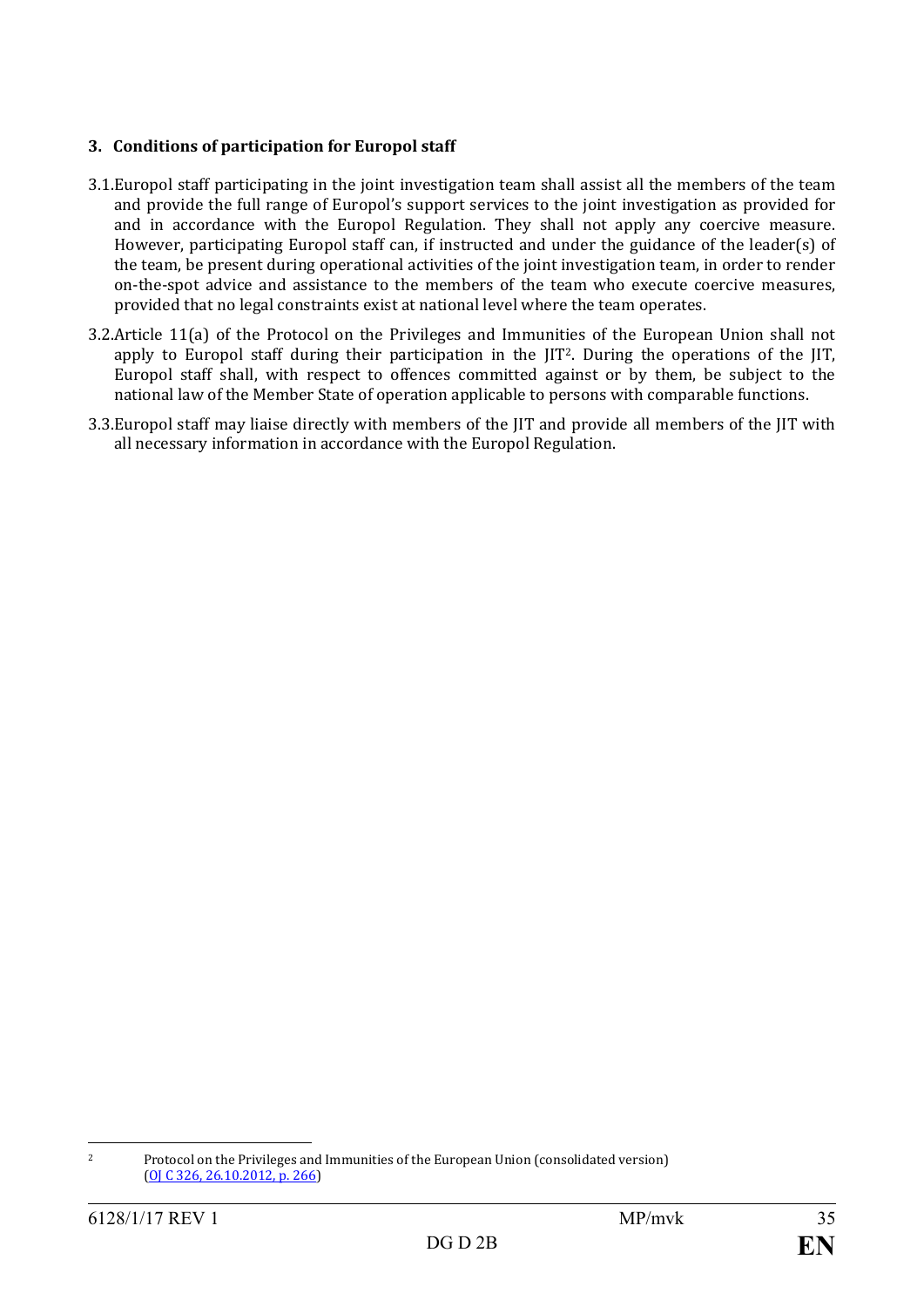#### **Appendix II**

#### **TO THE MODEL AGREEMENT ON THE ESTABLISHMENT OF A JOINT INVESTIGATION TEAM**

#### **Agreement to extend a joint investigation team**

The parties have agreed to extend the joint investigation team (hereinafter 'JIT') set up by agreement of **[insert date],** done at **[insert place of signature],** a copy of which is attached hereto.

The parties consider that the JIT should be extended beyond the period for which it was set up **[insert date on which period ends],** since its purpose as established in **Article [insert article on purpose of JIT here]** has not yet been achieved.

The circumstances requiring the JIT to be extended have been carefully examined by all parties. The extension of the JIT is considered essential to the achievement of the purpose for which the JIT was set up.

The JIT will therefore remain in operation for an additional period of **[please indicate specific duration**] from the entry into force of this agreement. The above period may be extended further by the parties by mutual consent.

Date/signature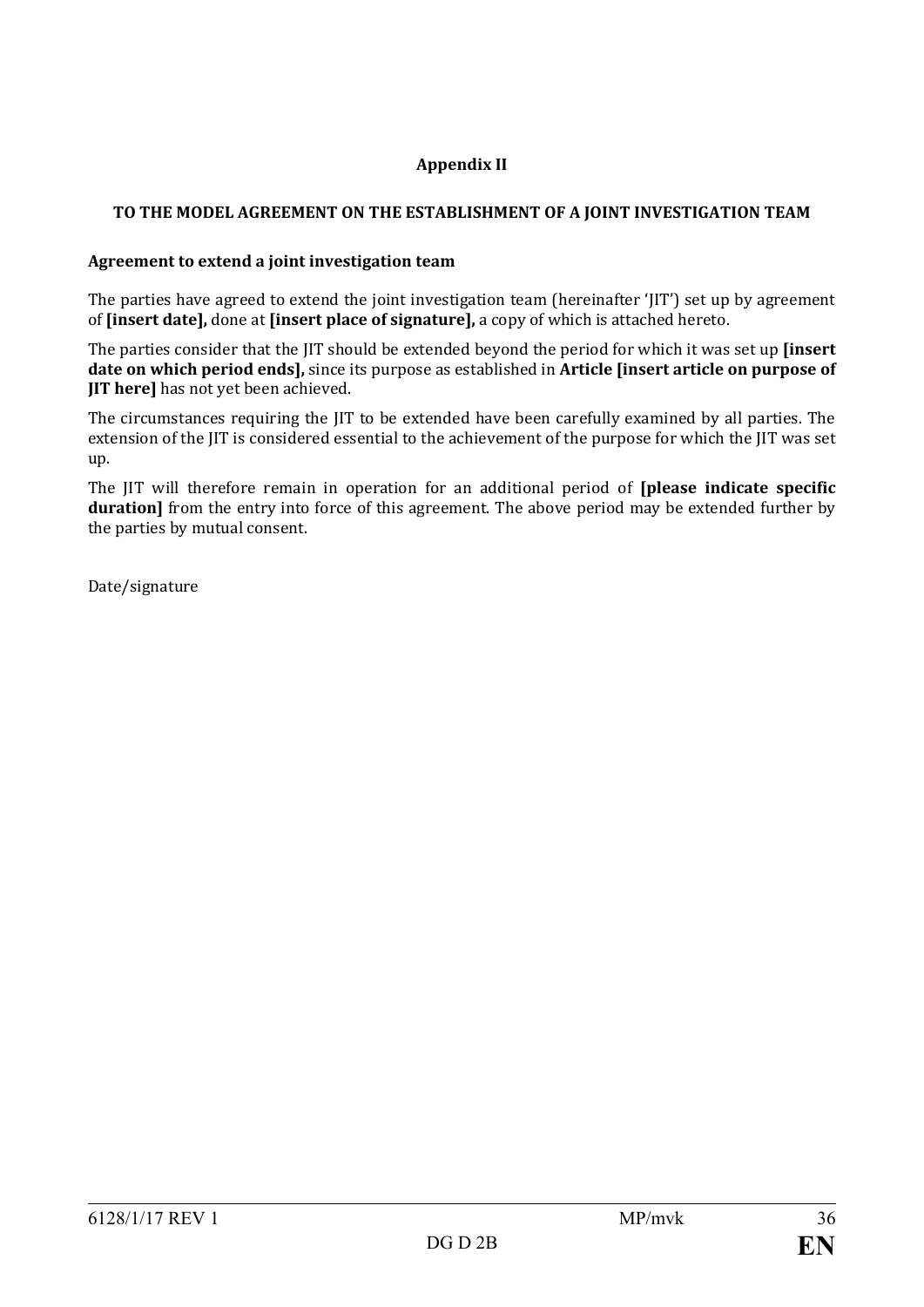#### **Appendix III**

#### **TO THE MODEL AGREEMENT ON THE ESTABLISHMENT OF A JOINT INVESTIGATION TEAM**

The parties have agreed to amend the written agreement setting up a joint investigation team (hereinafter 'JIT') of [*insert date*], done at [*insert place*], a copy of which is attached hereto.

The signatories have agreed that the following articles shall be amended as follows:

- 1. (Amendment …)
- 2. (Amendment …)

The circumstances requiring the JIT agreement to be amended have been carefully examined by all parties. The amendment(s) to the JIT agreement is/are deemed essential to achieve the purpose for which the JIT was set up.

Date/signature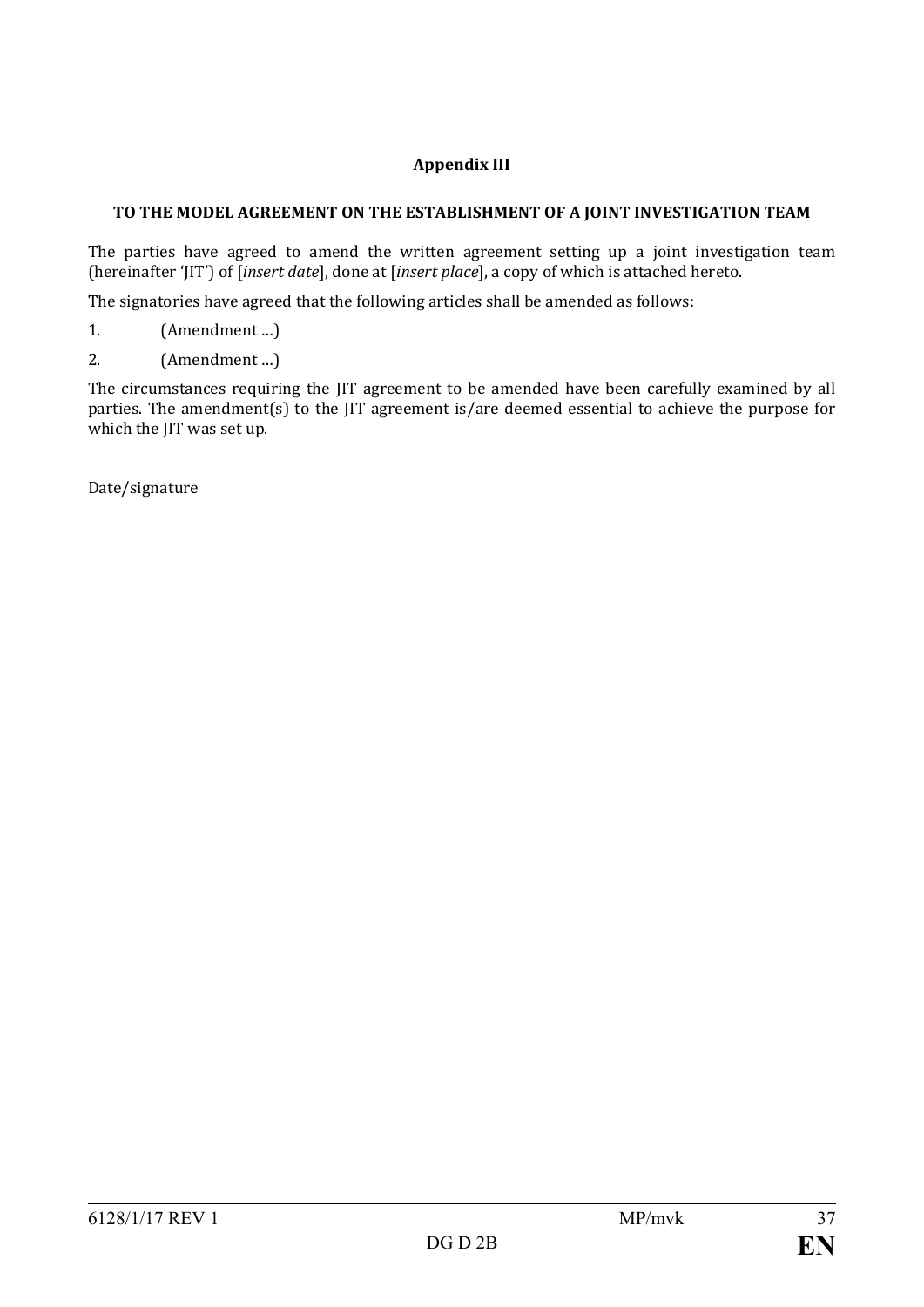## **Annex IV - Checklist for the planning and coordination of operational activities**

## **1. General issues**

To enable the JIT to operate efficiently, JIT partners may wish to agree – if not already included in the JIT agreement itself - on practical arrangements concerning, *inter alia,* the following issues:

Investigative objectives (both short- and medium-term);

Exchange of information and evidence: channels of communication and frequency, i.e. use of SIENA available via Europol as a secure means for communication of personal or sensitive information, or secure e-mail available with Eurojust's equipment;

Coordination of investigative measures: frequency and modalities (face-to-face or video-link) of operational briefings;

Role of seconded members: timing and duration of secondment; possible assignments in the State of operation;

Administration and logistics: working language, equipment (office accommodation, vehicles, IT equipment, other), resources, personnel;

Disclosure and admissibility requirements: clarification of respective domestic rules and identification of specific requirements that may be relevant in view of JIT operations;

Financial support: roles and responsibilities for the submission of funding applications and reimbursement requests;

Prosecution strategies: arrangements on jurisdiction, including possible transfer of proceedings.